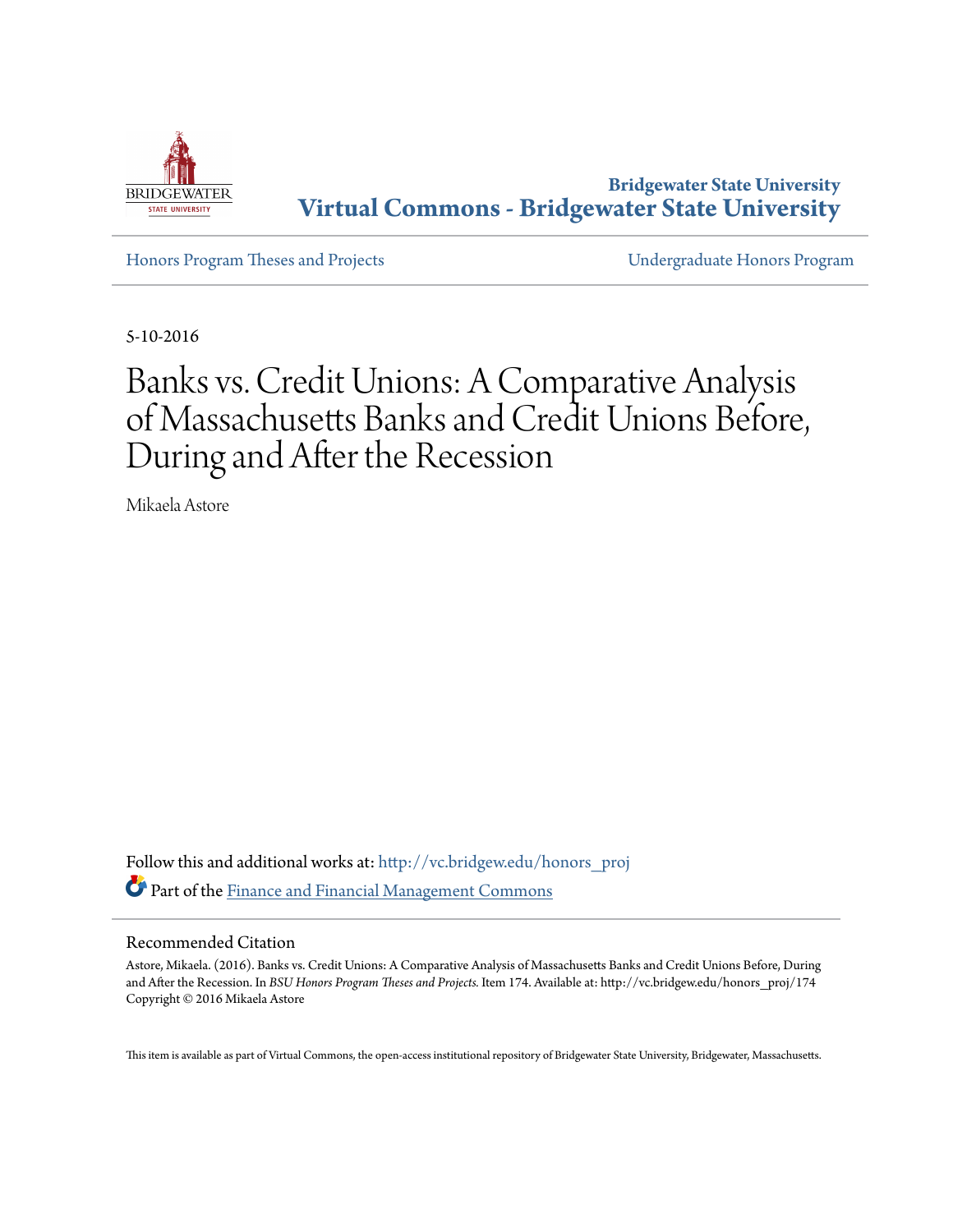Banks vs. Credit Unions: A Comparative Analysis of Massachusetts Banks and Credit Unions Before, During and After the Recession

Mikaela Astore

Submitted in Partial Completion of the

Requirements for Commonwealth Honors in Accounting and Finance

Bridgewater State University

May 10, 2016

Caitlin Finning Golden, Thesis Director Aimee Bonneau, Committee Member Mary Beth Tobin, Committee Member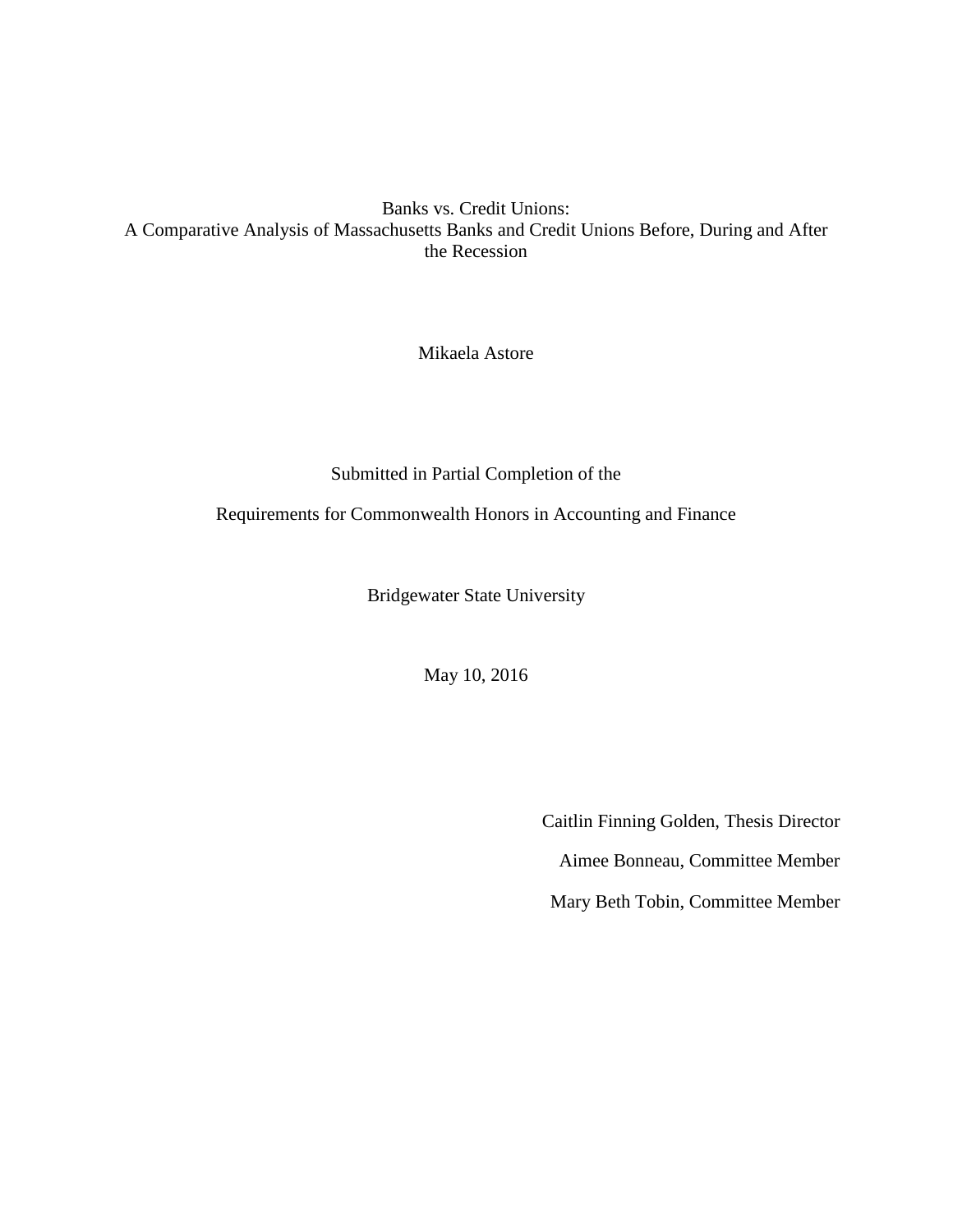# **Table of Contents**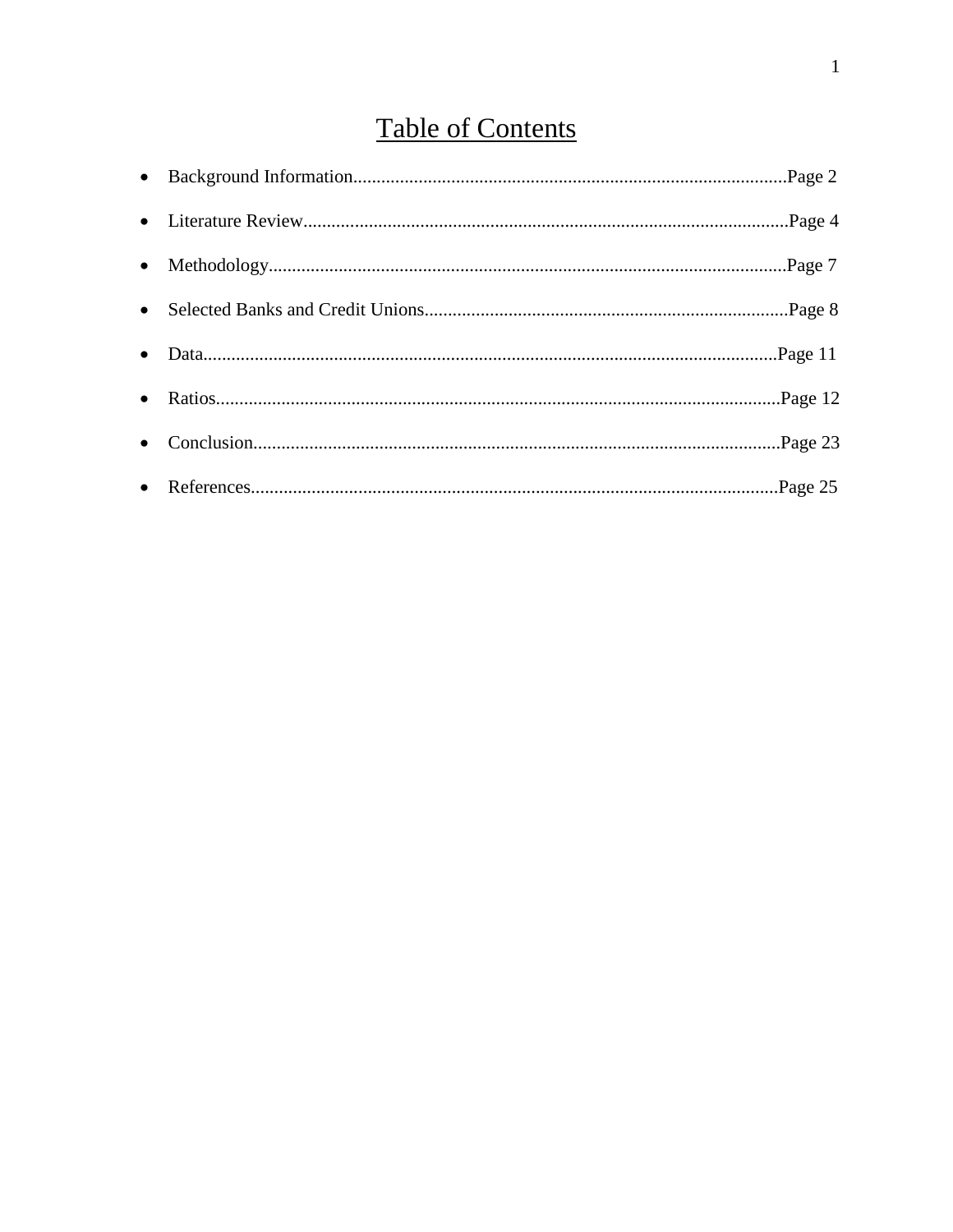#### **Background Information**

Both credit unions and banks offer deposits and loan products in addition to other financial services. However, many people do not know about their differences. It is important to consider the advantages and disadvantages to each when deciding what financial institution to use. Credit unions differ from banks because they are non-profit organizations. Credit unions are non-profit organizations because they operate to serve their members, not make a profit. Credit unions "do not issue stock or pay dividends to outside shareholders. Instead, earnings are returned to members in the form of lower loan rates, higher interest on deposits, and lower fees" (CUNA.org). Credit unions refer to the people that hold accounts at their institutions as members, instead of customers like banks. The main difference between credit unions and banks is how they are owned. Credit unions are not-for-profit organizations and are owned by their members, while banks can be either privately owned or publicly held. A publicly held bank is owned by its shareholders, while a privately owned bank is owned by a private entity, usually either a single owner or a large company. There are advantages and disadvantages to both private and public banking. One of the main advantages for public banking is the ability to use the financial markets to raise capital, such as stocks or bonds. An advantage for a privately owned bank is that owners do not have to listen to their stockholders, and therefore, can run the company the way they want. Since credit unions do not have outside owners pushing for increased profits, they may have lower fees and loan rates, while offering higher deposit rates. Another reason for this reduced rate is that credit unions are non-profit and do not have to pay taxes, therefore allowing money to be reinvested into the credit union.

While credit unions are able to control their financials from within the company, banks also have their advantages. Many banks offer better online services. Technology is a main part of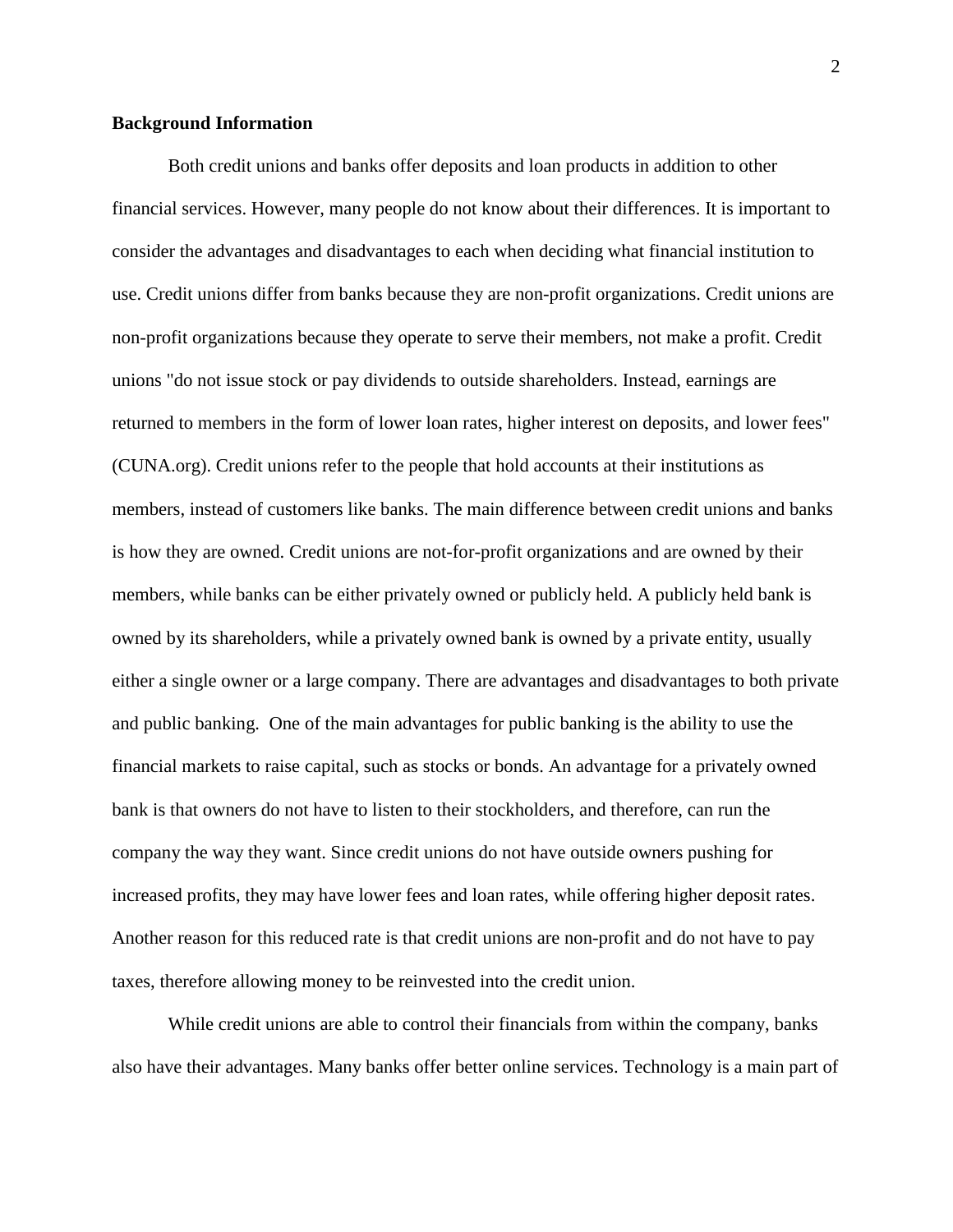everyday lives. Small to medium size credit unions may not offer the same online services or the same degree of services desired by some people in today's society. Some argue that the biggest disadvantage to credit unions is their small size, as they cannot compete with larger banks that have the more resources (Bankrate.com). Another advantage of banks is the greater variety of financial products. Many banks offer ATM, debit and credit cards, while credit unions do not usually offer credit cards. Most banks offer a larger variety of loans whereas some credit unions do not offer student loans or commercial loans like many banks.

While there are many differences between banks and credit unions, there are also similarities. One important similarity is that both are federally regulated and insured. Credit unions are regulated through the National Credit Union Administration and insured through the National Credit Union Share Insurance Fund. Banks are regulated and insured through the Federal Deposit Insurance Corporation. Being federally insured means that in the event of an economic crisis you are guaranteed the amount that you have invested in the financial institution up to \$250,000. This is very important because if your money is not insured, then you may not get any of it in a time of need. While it is important to be insured, it is also important to know if a credit union or bank is more stable during an economic crisis, so that you continue to earn a return on your investment and be able to pay a lower rate of interest on a loan product if you need to borrow. In order to provide the information on which financial institution is more stable and able to offer lower loan rates and higher deposit rates, I have performed an eleven-year analysis, from 2004 - 2014, on eleven banks and eleven credit unions. I will use this analysis to decide which is more stable and provides better rates during a recession. I hypothesize that credit unions will be more stable in an economic downturn.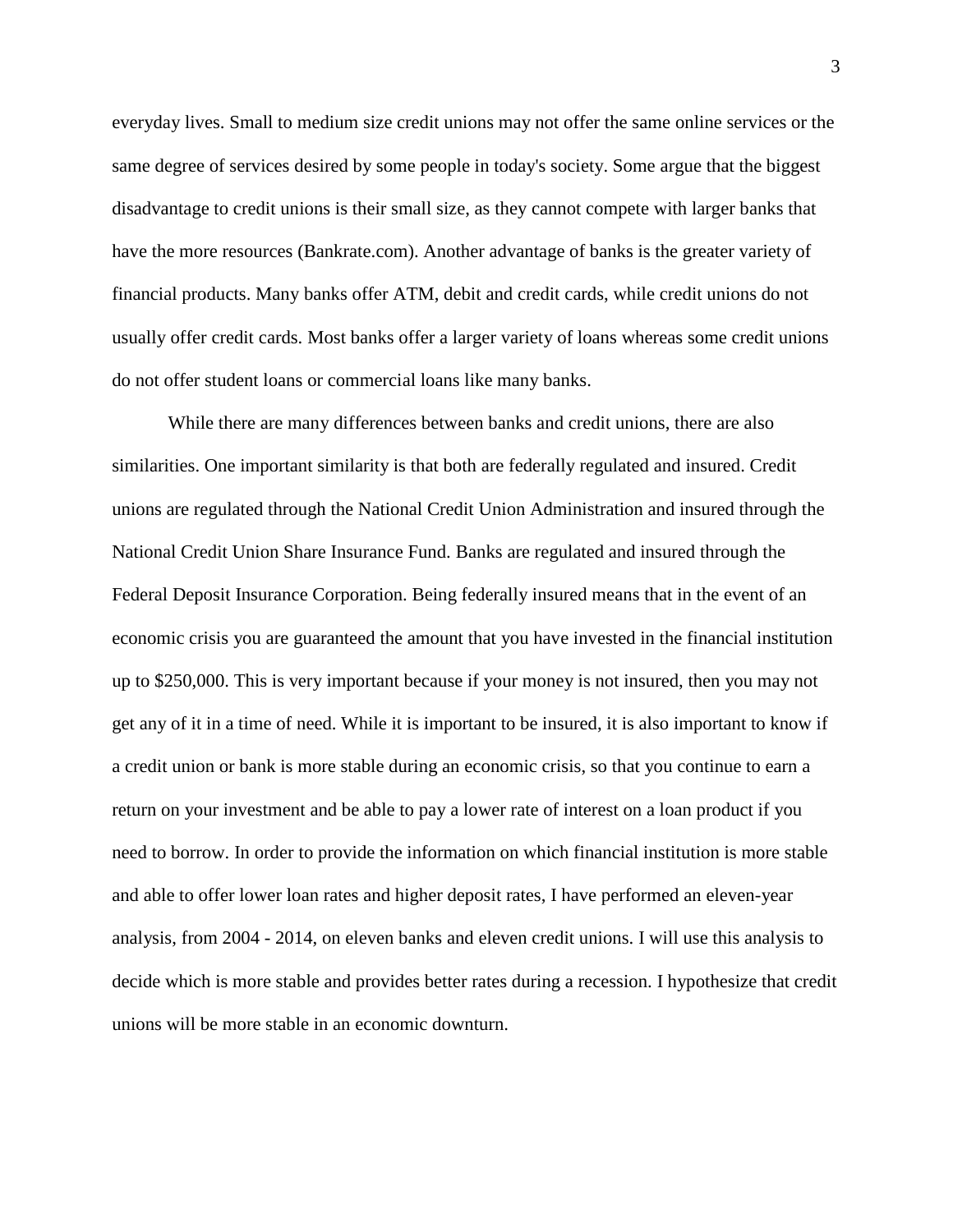#### **Literature Review**

In order to defend my hypothesis, I reviewed relevant research that has been performed in this topic. David Smith, an associate professor of economics and associate dean of academic affairs at Pepperdine University, and Stephen Woodbury, a professor of economics at Michigan State University, co-authored an article. Withstanding a Financial Firestorm: Credit Unions vs. Banks", and was published through Filene Research Institute. The authors aim "to describe how the same economic shocks treat the loan portfolios of credit unions and banks" (Filene). In their research, they found that the credit unions' highs are more restrained and their lows are more shallow than banks. This leads to the conclusion that, although credit unions are not immune to financial difficulties, they are much less susceptible to the economic cycle than banks. The article released interesting data points, "with every one percentage point rise in unemployment, banks lending growth declined 1.15 percentage points. Conversely, credit union lending does not correlate in a statistically significant way with the unemployment cycle" (Filene). They also state, "credit unions appear to be about 75% as sensitive to macroeconomic shocks as banks" (Filene). This supports my hypothesis by showing that credit unions are less susceptible to the economic downturn. According to the research article, for every 1% increase in unemployment, banks' lending decrease by 1.15%. This statistics is important to my research because during a recession, the unemployment is expected to rise. Since there is no correlation between unemployment and credit unions, the banks can prepare to suffer from lending loss, while credit unions will continue to perform relatively as usual. Another statistic in this article, states that credit unions are about 75% as sensitive to macroeconomic shocks as banks. This is important because it proves that the changes in credit unions numbers will not be as severe as banks. The majority of the time the banks number will be affected more significantly than credit unions.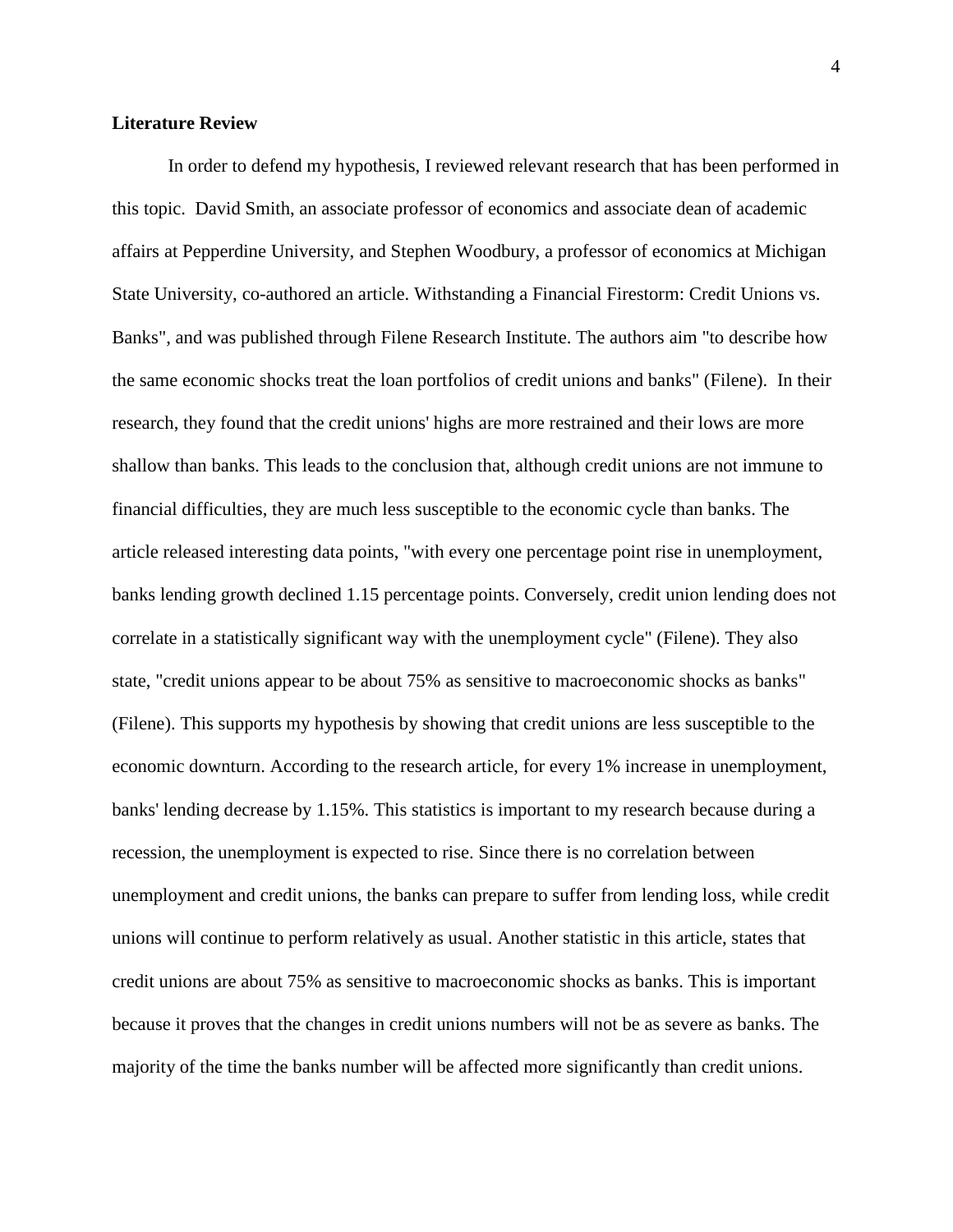This is key during an economic decline because the more sensitive the number, the more dramatic changes the financial institution will experience. Since credit unions numbers are less sensitive, they are less likely to change dramatically during hard economic periods.

Another article posted by US News supports the fact that credit unions are more resilient in an economic crisis when compared to banks. According to the article, "Don't Make Credit Unions Die for Banks' Sins", written by Jason Gold, "481 FDIC insured banks were either liquidated or merged between 2008 and 2012, compared to only 136 involuntary liquidations or mergers by credit unions" (US News). US News blames single-family mortgages as an underlying cause of the financial crisis. According to the research done by US News, "in 2009, credit unions saw their delinquency for mortgage loans peak at 1.61% compared to 8.86% at the banks" (US News). The delinquency for mortgage percentage shows the amount of people who are not paying on their mortgages. The higher the percentage, the less people who are paying their mortgages, therefore, financial institutions want this to be a lower percentage. The credit unions 1.61%, is much lower than the banks 8.86%. This supports my hypothesis that credit unions remain more stable during economic hard times. Not only did the credit unions have less delinquent loans compared to banks, their "share of first mortgages has actually increased as a percentage of total loans by 3.3%" (US News). This is good for credit unions because, not only were their members able to continue to make payments on their mortgages, they increased the amount of first mortgage loans during a difficult economic period.

In 2013, Business Insider released an article called "Here's Why You're Better Off Using A Credit Union Rather Than A Big Bank", written by Mandi Woodruff. The article takes key features that consumers find important and compare how banks and credit unions handle each of these features. According to the article, "a Gallup poll found that 74% of Americans had 'some or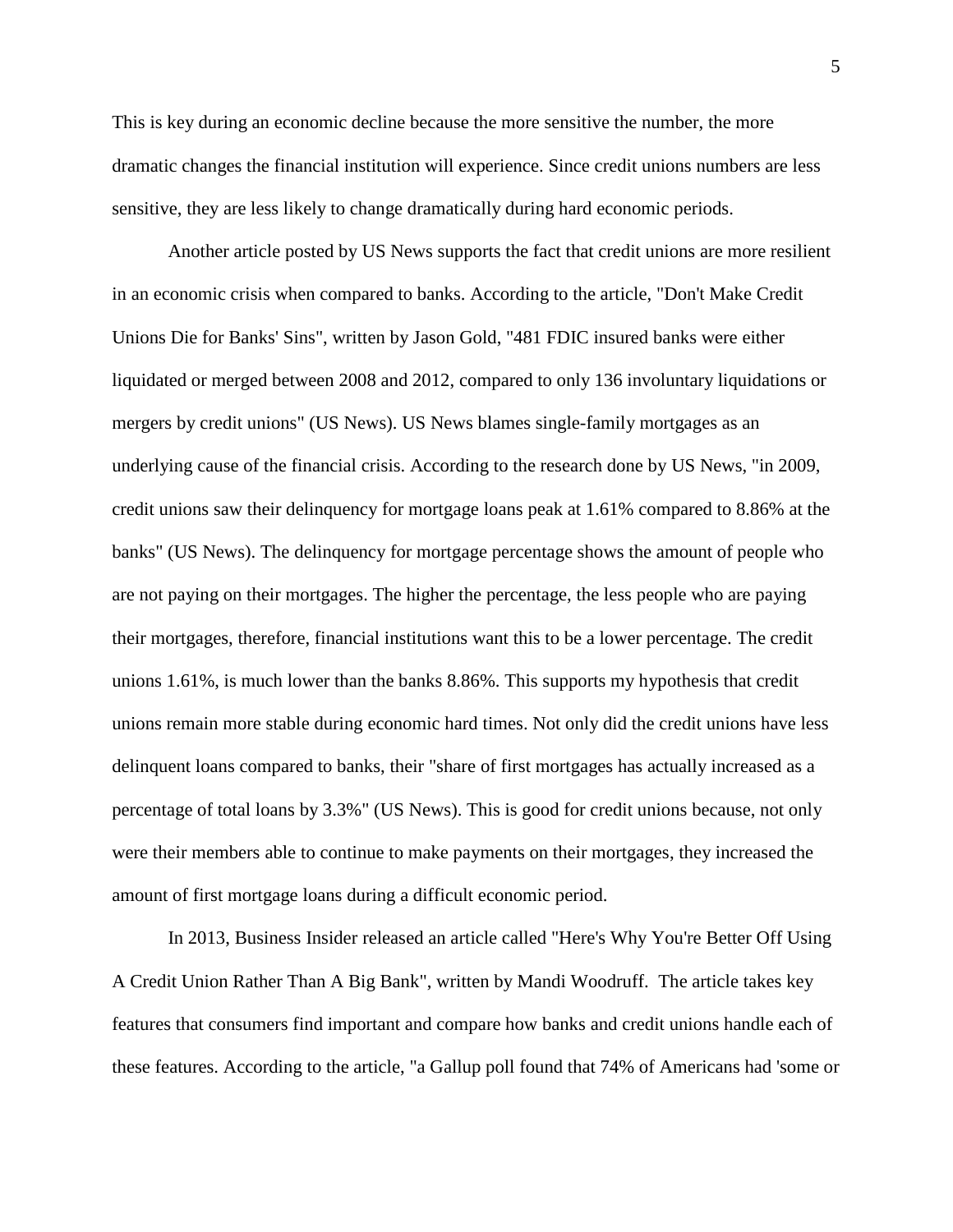very little confidence' in banks, while only 10% said they had a 'great deal' of confidence" in banks (Business Insider). While trust is not a ratio that can be looked at and compared to prior years, it is important for the reputation of the financial institution. Consumers are more likely to recommend an institution that they trust, and according to the poll, most Americans feel that credit unions are more trustworthy. Even though credit unions are perceived to be more trustworthy, only about one-third of Americans use credit unions. The key factors that the Business Insider article focused on were accessibility, checking account fees, interest rates, and customer service. Accessibility is very important to consumers. Banks have a lot of accessibility. They offer multiple ATM locations and plenty of branches. Credit unions, on the other hand, are meant to serve local communities. Therefore, once outside the local area, members may not have access to their credit unions. Many credit unions also offer ATMs, or use a shared market of ATM. A shared market of ATMs is when the ATM belongs to another institution, but the consumer does not get charged a fee for using the machine. When looking at accessibility as a whole, large banks have more accessibility because they offer locations outside of their local area. Checking account fees are something that nobody likes. According to the Business Insider, "more than 70% of the largest credit unions offer free checking, compared to 39% of banks" (Business Insider). This statistic shows that almost double the amount of credit unions offer free checking accounts compared to banks. Credit unions are far friendlier with fees, compared to banks. Credit unions offer higher interest rates on their accounts. This is because they are notfor-profit and they can reinvest in their members by offering them better interest rates. Thus, if a consumer is looking to receive a higher interest rate, they should look into a credit union. Business Insider states that in 2012, banks scored a 77 on the American Customer Satisfaction Index, while the credit unions scored an 82. These two numbers are very close, but nevertheless,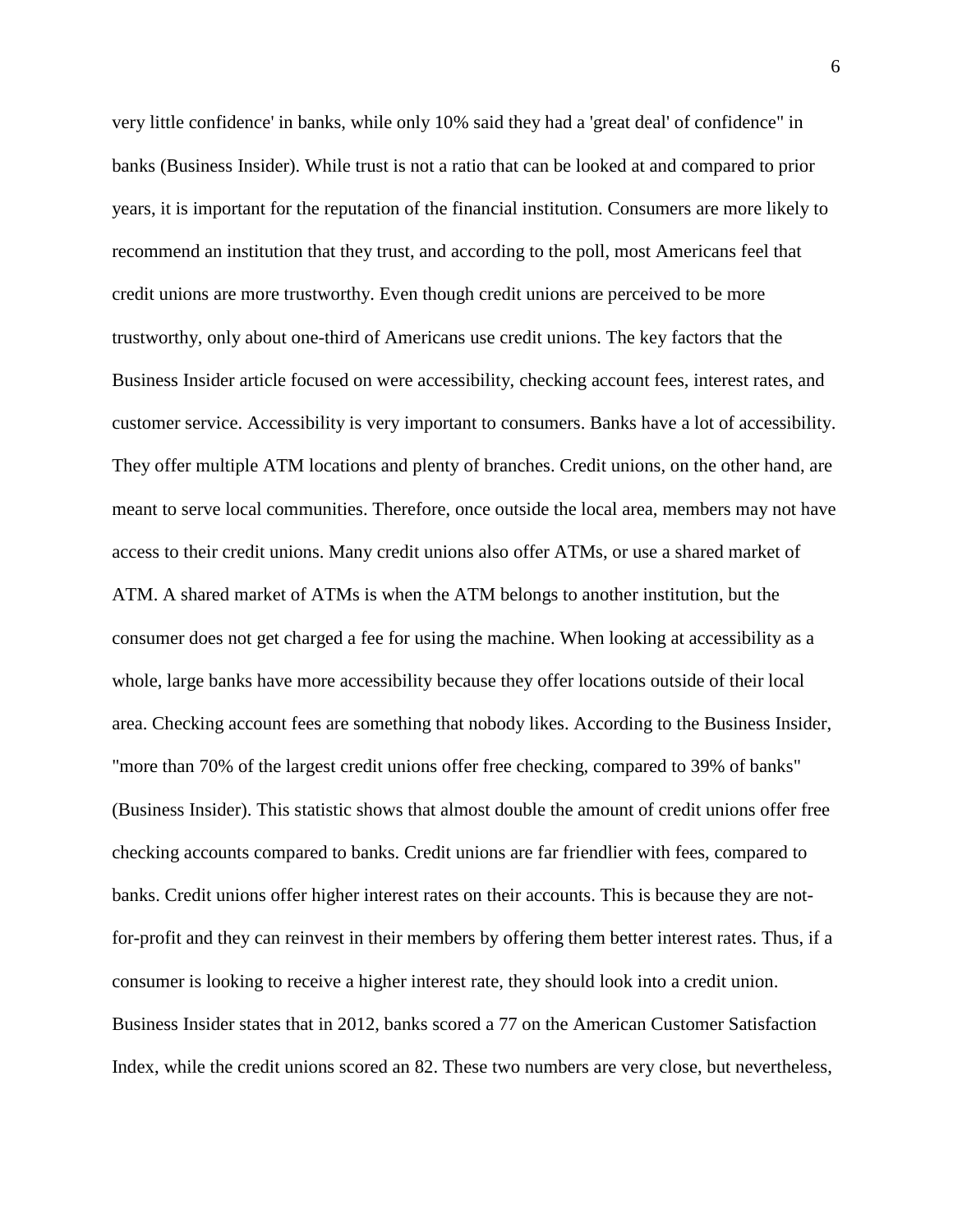the credit unions had a higher satisfaction with customer service. Out of all the key factors that Business Insider looked into, credit unions were proven to be better in each category except for one, accessibility.

#### **Methodology**

I chose to analyze the years 2004 - 2014 because those years encompass data from before and after the 2008 recession. In order to provide comparable data, two steps were taken. First, banks and credit unions were chosen with an asset size between \$325,000,000 and 450,000,000. Second only savings banks were used. Savings banks are different from commercial banks. Commercial banks provide more loans to businesses and industries compared to savings banks. Saving banks focus mainly on consumer loans, such as car loans and mortgages. With these two parameters, I used the FDIC and NCUA websites to search for banks and credit unions, respectively, within Massachusetts. The NCUA website provided a result of eleven credit unions in Massachusetts that had an asset range between \$325,000,000 and 450,000,000 in assets. When searching the FDIC website, I found sixteen banks in Massachusetts that are savings banks and fell within the asset range. In order to choose the eleven out of the sixteen banks, I chose the banks that had the most similar asset size to the already chosen eleven credit unions. Once the eleven banks and eleven credit unions were chosen, the appropriate data was pulled from their call reports and inputted into an excel spreadsheet. Once the data was inputted, the appropriate ratios were calculated. After the ratios were calculated for each bank and credit union, for all eleven years, the averages were taken for each ratio.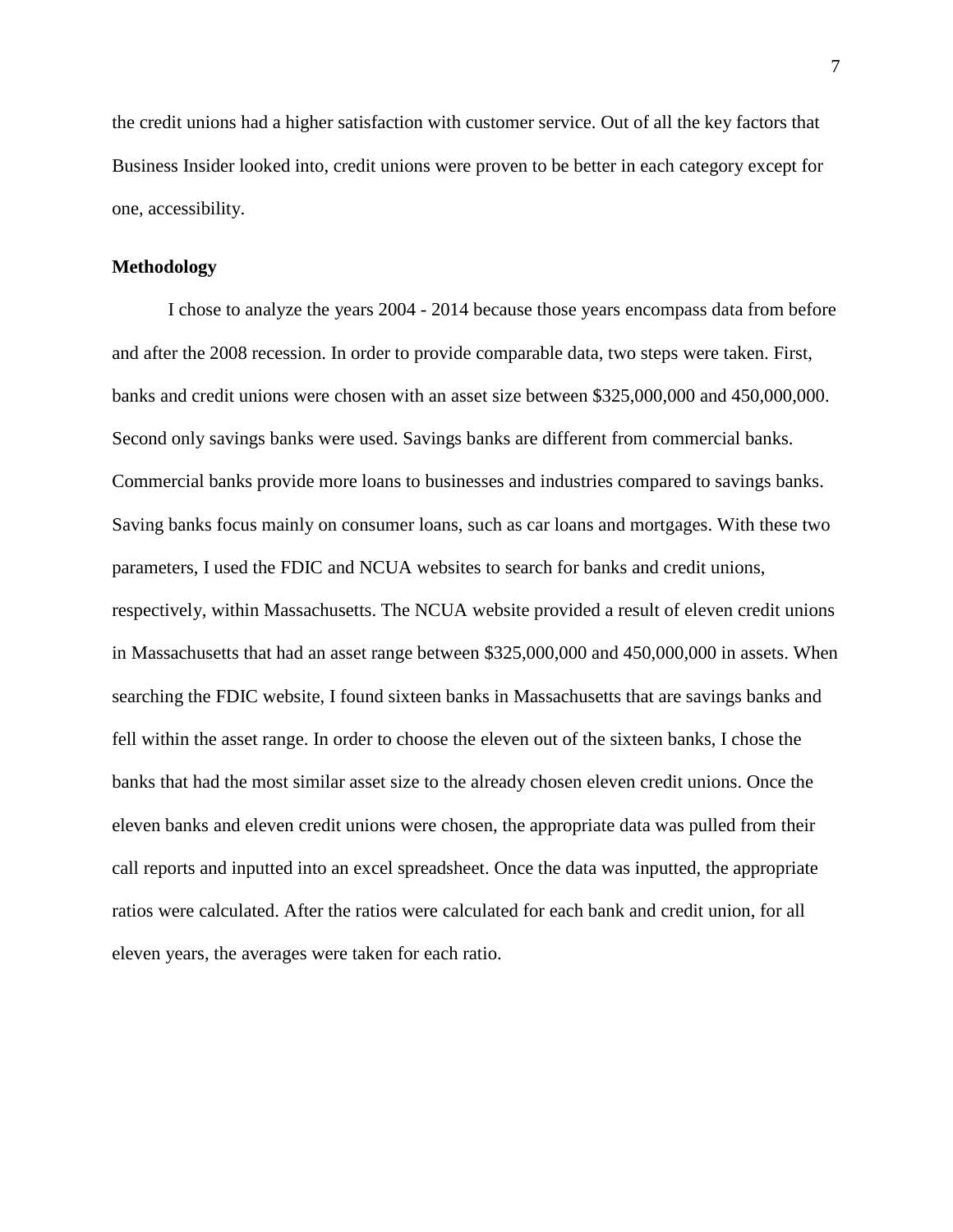#### **Selected Banks and Credit Unions**

The eleven banks that I chose to examine were Adams Community Banks, Beverly Bank, Eagle Bank, Everett Co-operative Bank, Haverhill Bank, Mechanics Co-operative Bank, Norwood Co-operative Bank, Randolph Savings Bank, Savers Co-operative Bank, Seamen's Bank, and Spencer Savings Bank. The eleven credit unions that were selected are Bridgewater Credit Union, Central One Credit Union, City of Boston Credit Union, Crescent Credit Union, Direct Credit Union, GFA Credit Union, Massachusetts Institute of Technology Credit Union, Polish National Credit Union, Quincy Credit Union, Sharon Credit Union, and UMassFive College Credit Union.

Adams Community Bank was founded in 1869. There are currently eight branch locations as well as nine ATM locations. Their main office is located in Adams, Massachusetts with other locations throughout Berkshire County. Beverly Bank opened its first charter on August 25, 1888. There are currently four branch locations, with the main office located in Beverly, Massachusetts. Eagle Bank opened its doors for the first time on May 11, 1889. There are currently six branch locations with ATM at each of them. Eagle bank is located in Boston, Everett, Lexington, and Medford, Massachusetts. Everett Co-operative Bank currently has two branch locations, one in Everett Massachusetts and one in Lynnfield Massachusetts. Haverhill Bank is the oldest Co-operative bank in Massachusetts. It opened on August 12, 1877. There are six branches in Massachusetts with ATMs at each. Haverhill bank has locations in Haverhill, Bradford, Merrimac, and Salem, Massachusetts. Mechanics Co-operative Bank has ten locations. They have branches located in Taunton, North Dighton, Bridgewater, Fall River, Westport, Swansea, and Somerset Massachusetts. Their corporate headquarters are located in Taunton; they also have a loan center that is located in Taunton. They opened in 1877. Norwood Co-operative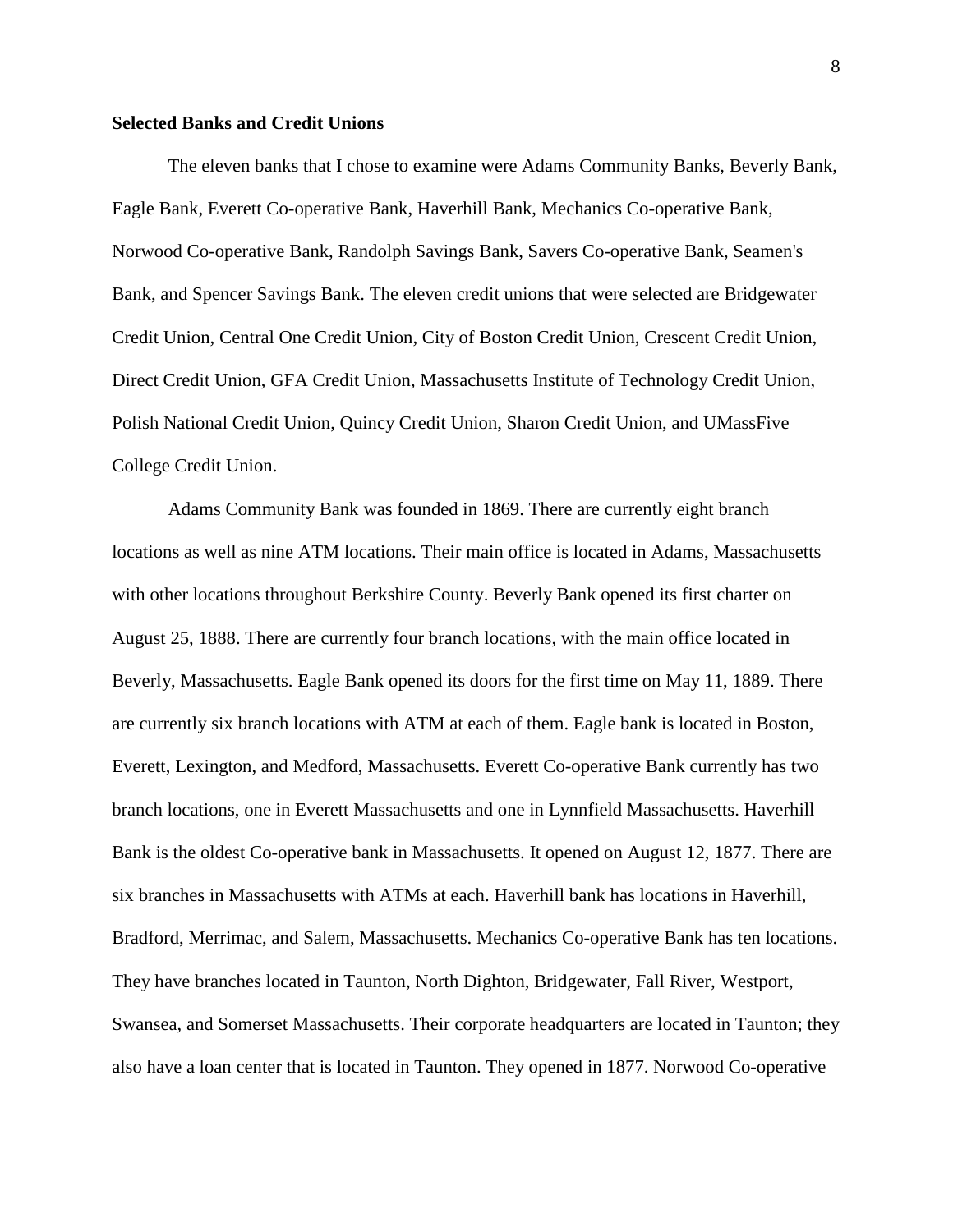Bank established in 1889. They moved to their first building in 1919. They currently have one branch location in Norwood Massachusetts. Randolph Savings Bank has seven branch locations, with their main branch located on North Street in Randolph. There are stand-alone ATMs in six other locations. Randolph first opened its doors in 1851. Savers Co-operative was founded in 1910. They have six branch locations, located in Auburn, Charlton, Grafton, Southbridge, Sturbridge, Uxbridge Massachusetts. Seamens Banks was incorporated in 1851. Seamens main location is located in Provincetown, Massachusetts. There are also five other locations throughout the Lower Cape. Spencer Savings Bank was opened in 1871. They now have six branch locations and one stand-alone ATM. They are located in Spencer, Leicester, Warren, Rutland, and Worcester Massachusetts.

Bridgewater Credit Union has five branch locations and one call center. The branches are located in Bridgewater, Dover, Fairhaven, Plymouth, and Quincy Massachusetts. The call center is located in Bridgewater Massachusetts. Central One was established in 1952. Central One has four branch locations and five "bank at work" locations. Central One is located in Shrewsbury, Auburn, Northborough, Westborough, and Waltham Massachusetts. City of Boston Credit Union is one of the oldest credit unions in the United States. It was established on November 15, 1915. There are four branch locations, and twelve ATM locations. City of Boston Credit Unions are located in Boston, Dorchester, West Roxbury, and Canton Massachusetts. Crescent Credit Union was established in 1919. They were established in Brockton, Massachusetts and now have seven branch locations. Direct Credit Union started lending in 1953. They have one branch location, located in Needham Massachusetts. GFA Federal Credit Union has nine branch locations, and three additional ATM locations. The branches are located in Ashburnham, Gardner, South Gardner, Hubbardston, Leominster, Rutland, and Winchendon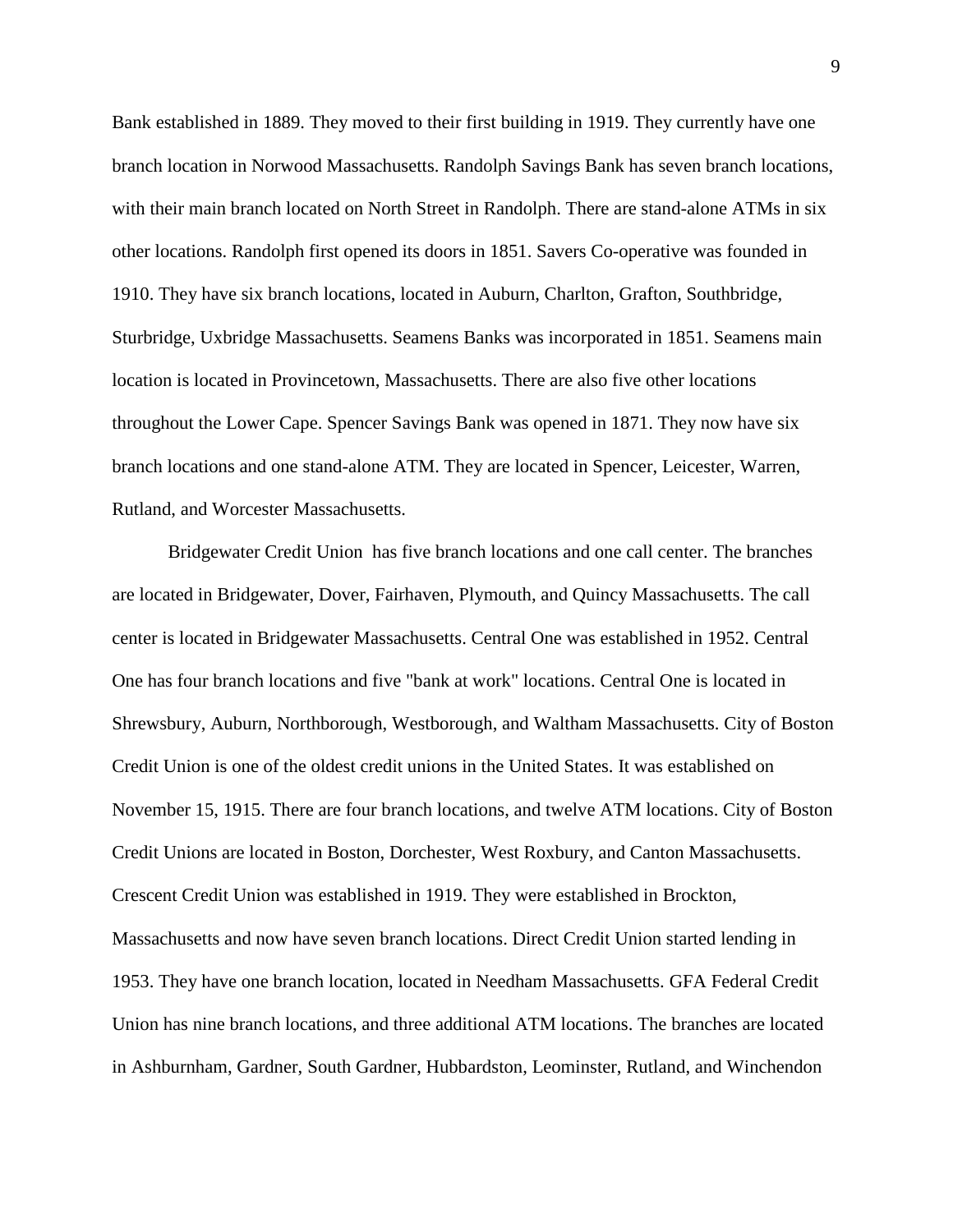Massachusetts. GFA Federal Credit Union was founded in 1938. Massachusetts Institute of Technology Credit Union (MIT Credit Union) has three locations. Two of the branches are located in Cambridge, and the other is located in Lexington. Polish National was founded on March 21, 1921 in Chicopee, Massachusetts. Their main office is located in Chicopee, and they have seven branch locations. Quincy Credit Union has two branch locations. Their main branch is located in Quincy and their other branch is located in Weymouth Massachusetts. Sharon Credit Union was opened in 1956. Sharon Credit Union has five branch locations with ATM located at each. The branches are located in Sharon, East Walpole, Mansfield, North Attleboro, and Foxboro Massachusetts. UMassFive College Credit Union (UMassFive) was established in 1967. They have five branch location and are involved in shared branching. They also have seven ATM locations. UMassFive has locations in Hadley, Northampton, Springfield, Amherst, and Worcester Massachusetts.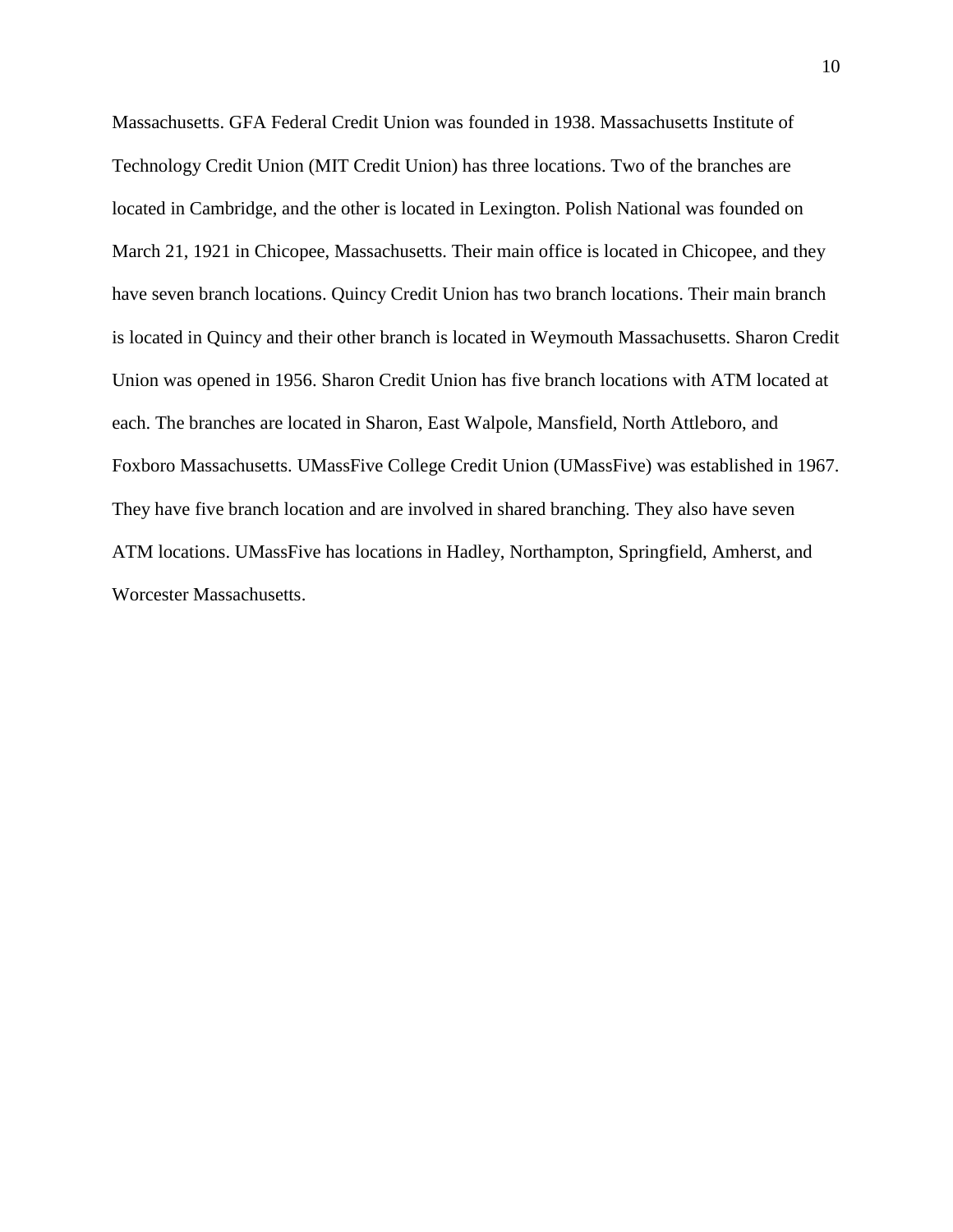| Average for Banks                  | 2014  | 2013          |       | 2012   2011   2010                                             |       | 2009  | 2008                                                   | 2007 | 2006        | 2005  | 2004  |
|------------------------------------|-------|---------------|-------|----------------------------------------------------------------|-------|-------|--------------------------------------------------------|------|-------------|-------|-------|
| 1.Total Non-Performing/Gross Loans |       | 1.65% 1.49%   | 2.19% | 3.01%                                                          | 3.06% | 3.09% | 1.84%                                                  |      | 0.75% 0.26% | 0.15% | 0.13% |
| 2. Return on Assets                | 0.38% | 0.53%         | 0.49% | 0.40%                                                          |       |       | $0.47\%$ $-0.33\%$ $-0.12\%$ 0.42% 0.58%               |      |             | 0.63% | 0.64% |
| 3. Return on Equity                |       | 3.23% 3.11%   |       | 4.29% 3.69% 4.45% -0.17% -1.34% 3.65% 5.26% 6.04%              |       |       |                                                        |      |             |       | 6.01% |
| 4. Provision/Allowance             |       | 11.72% 20.37% |       | 25.47% 32.53% 28.53% 44.96% 30.11% 10.77% 11.08% 10.32% 11.71% |       |       |                                                        |      |             |       |       |
| 5. Allowance/Gross Loans           |       | 1.05% 1.10%   |       | 1.13% 1.31% 1.43% 1.40% 1.19% 1.07% 1.04% 1.02%                |       |       |                                                        |      |             |       | 1.08% |
| 6. Interest Yields for Loans       |       | 1.95% 1.96%   |       | 2.79% 2.13% 2.20% 2.74%                                        |       |       | 3.23% 2.92% 2.61% 2.57%                                |      |             |       | 2.43% |
| 7. Interest Yields for Securities  |       | 5.41% 5.30%   | 5.53% |                                                                |       |       | $6.22\%$ 6.96% 6.57% 6.83% 10.40% 10.90% 10.41% 10.18% |      |             |       |       |
| 8. Total TDR/Gross Loans           |       | 1.31% 1.54%   | 1.69% | 1.64%                                                          |       |       |                                                        |      |             |       |       |

| <b>Averages for Credit Unions</b>      | 2014          | <b>2013</b> |                                                                | 2012 2011      | <b>2010</b>                      | 2009 | 2008 | 2007                    | 2006                                       | 2005           | 2004  |
|----------------------------------------|---------------|-------------|----------------------------------------------------------------|----------------|----------------------------------|------|------|-------------------------|--------------------------------------------|----------------|-------|
| 1. Total delinquent loans/ Gross Loans |               | 0.90% 0.99% |                                                                | 0.88% 0.98%    | 1.28% 1.28%                      |      |      | $0.99\%$ 0.77% 0.47%    |                                            | 0.50%          | 0.45% |
| 2. Return on Assets                    |               | 0.65% 0.55% |                                                                | $0.67\%$ 0.52% | 0.49% 0.20%                      |      |      | 0.02% 0.41% 0.68%       |                                            | 0.78%          | 0.84% |
| 3. Return on Equity                    |               | 5.73% 5.19% |                                                                |                |                                  |      |      |                         | 6.43% 5.15% 4.62% 1.35% -0.82% 3.19% 5.63% | $6.72\%$ 7.27% |       |
| 4. Provision/Allowance                 | 16.54% 33.26% |             | 27.68% 34.10% 47.57% 56.88% 77.14% 63.93% 50.38% 54.95% 50.32% |                |                                  |      |      |                         |                                            |                |       |
| 5. Allowance/Gross Loans               |               | 0.69% 0.77% |                                                                |                | $0.92\%$   0.91%   0.95%   0.93% |      |      | 0.78% 0.63%             | 0.49%                                      | 0.50%          | 0.53% |
| 6. Interest Yields for Loans           |               | 3.98% 3.98% |                                                                | 4.34% 4.86%    | 5.10% 5.34%                      |      |      | 5.89% 6.42%             | 6.06%                                      | 5.53%          | 5.52% |
| 7. Interest Yields for Securities      |               | 1.79% 1.75% |                                                                | 1.77% 2.11%    |                                  |      |      | 3.00% 3.88% 5.61% 9.59% | 6.88%                                      | 3.71%          | 2.98% |
| 8. Total TDR/ Gross Loans              |               | 0.34% 0.28% |                                                                | 0.33% 0.31%    |                                  |      |      |                         |                                            |                |       |

**Data**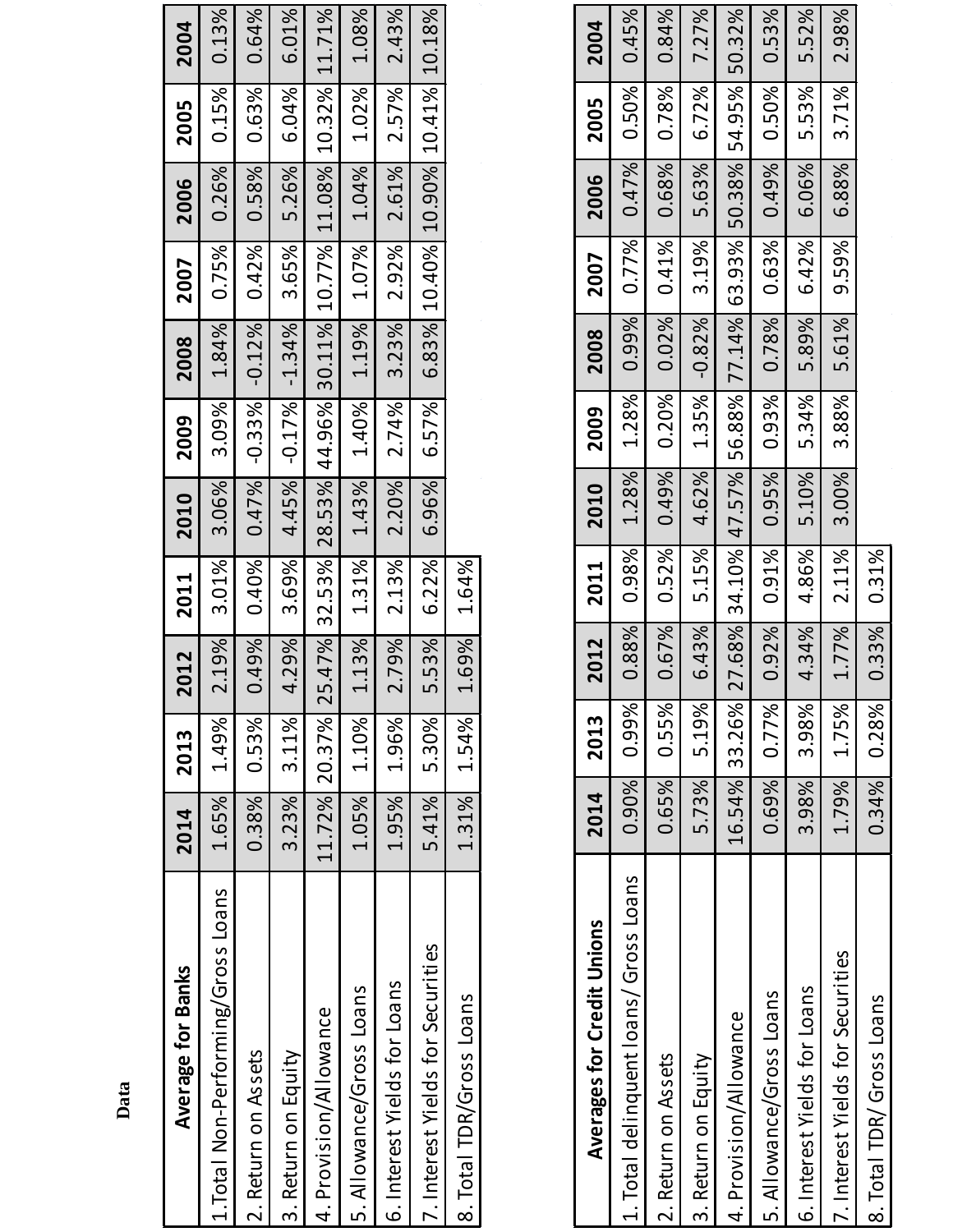#### **Ratios**

I have computed the following ten financial ratios for each of the credit unions and banks:

- 1. Non-Performing Loans/Gross Loans
- 2. Return on Assets Net Income/Total Assets
- 3. Return on Equity Net Income/Equity
- 4. Provision for Loan Losses/Allowance for Loan Losses
- 5. Allowance for Loan Losses/Gross Loans
- 6. Interest Yields for Loans
- 7. Interest Yields for Securities
- 8. Total Troubled Debt Restructured/Gross Loans

After comparing the banks' and credit unions' ratios, my hypothesis was proven correct. Overall, credit unions were more stable during the recession. The key ratios to prove why my hypothesis is correct are total delinquent or non-performing loans to gross loans, return on asset, return on equity, provisions to allowance, allowance to gross loans, interest yields for loans, interest yields for securities, and troubled debt restructuring to gross loans.

#### Non-Performing Loans/Gross Loans

The total delinquent loan to gross loans was calculated for the credit unions and total non-performing to gross loans was calculated for banks. Both of these ratios calculate the percentage of loans that people have stopped paying on compared to the amount of total loans. The difference between the credit unions and the banks is that the banks disclose the loans that are 90 or more days past due, upon these 90 days the loans stop accruing interest. The credit unions disclose loans that are 60 or more days past due. Because the credit unions numbers include a larger span of days, the numbers are slightly overstated, as compared to the banks.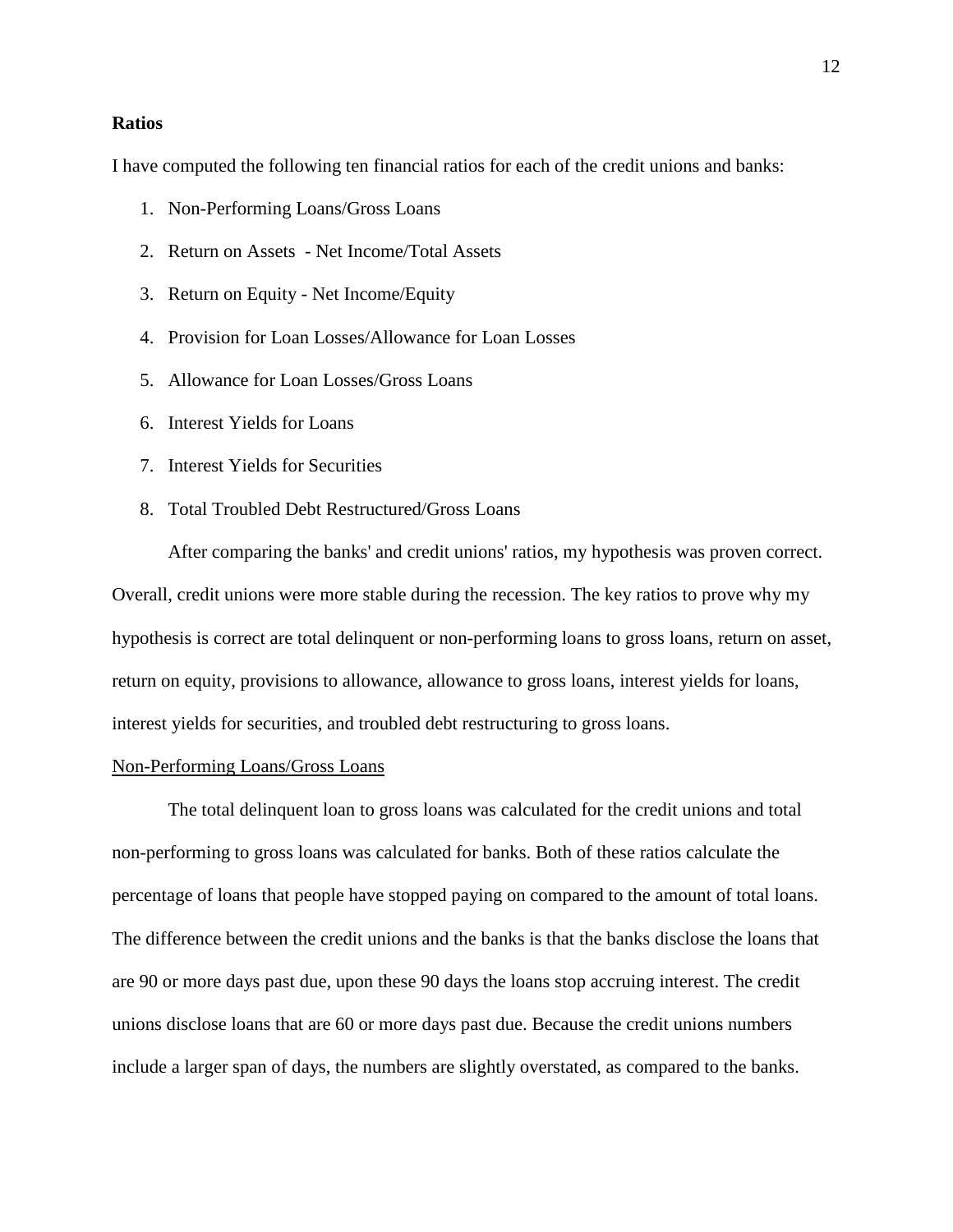Even though the numbers are overstated for the credit unions, this ratio shows a better performance for credit unions versus banks. Since this ratio shows the percentage of people not paying on their loans, a lower percentage is favorable to the financial institution. When people stop paying their loans, the financial institution is losing profits because they are not collecting their interest income from the loans. Since loans are the financial institutions largest source of income, this is not good for the institute. The delinquency of loan payments results in higher interest rates because the financial institution needs to make up for this lost revenue and the costs that they incur trying to collect from customers.

The banks started with a lower ratio in 2004 of 0.13%. The ratio continued to increase each year. From 2008 to 2009, the ratio increased from 1.84% to 3.09%. This is the largest increase from year to year for this ratio. After 2009, the ratio begins to decrease again. There is a slight increase in 2014, but not as significant as others increases in the past. While the ratio did decrease a good amount from 2011 to 2014, the ending ratio in 2014 is 1.65% which is nowhere near as low as it started in 2004. This proves that the recession had a large impact on the performance of people paying on their loans.

While the credit unions started out with a higher average for their total delinquent loans to gross loans, 0.45% compared to 0.13% for banks, the credit unions remained more stable during the recession. The ratio gets to its highest peak in 2009 with a ratio of 1.28%. After 2010, the ratio begins to decrease, with a small increase in 2013 and then another decrease in 2014. The credit unions end with a ratio of 0.90% in 2014. This ratio is higher than 2004, however, the difference is much less than the banks. As mentioned above, the credit unions' ratios are slightly overstated because of the way that credit unions account for their delinquent loans compared to how the banks account for their non-performing loans. Even being overstated the ratio for the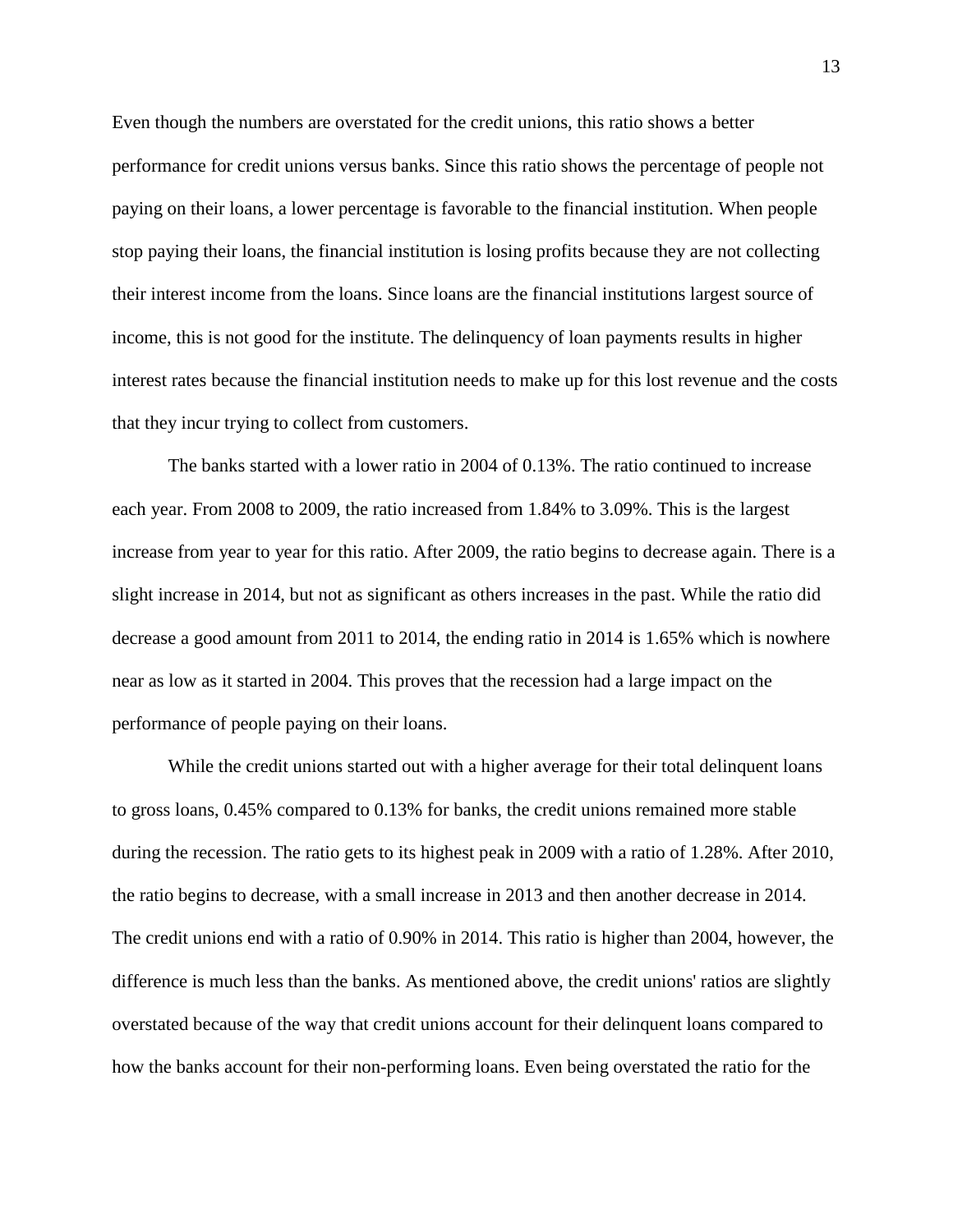credit unions are more stable, and lower, than the banks. Graphical representation of this data is presented below.



#### Return on Assets

Return on assets is calculated by dividing net income by total assets. This ratio tells you how effectively you are managing your assets to produce profit, or net income. Return on assets can give the company an idea of how well management is doing at using its assets to generate income. The company wants a high return on asset ratio. The higher the ratio, the better the company is doing at using its assets to generate earnings. The banks ratio in 2004 was 0.64%. The ratio continues to decrease over the time span, going negative in 2008 and 2009. Return on assets becomes a negative ratio when the company experiences a net loss for the year. While the ratio does come back into the positives, it never gets as high as it did in 2004. Credit unions have a ratio of 0.84% in 2004. The credit unions were able to keep their average return on asset ratio from going negative, although it did come close in 2008 with a ratio of 0.02%. Although the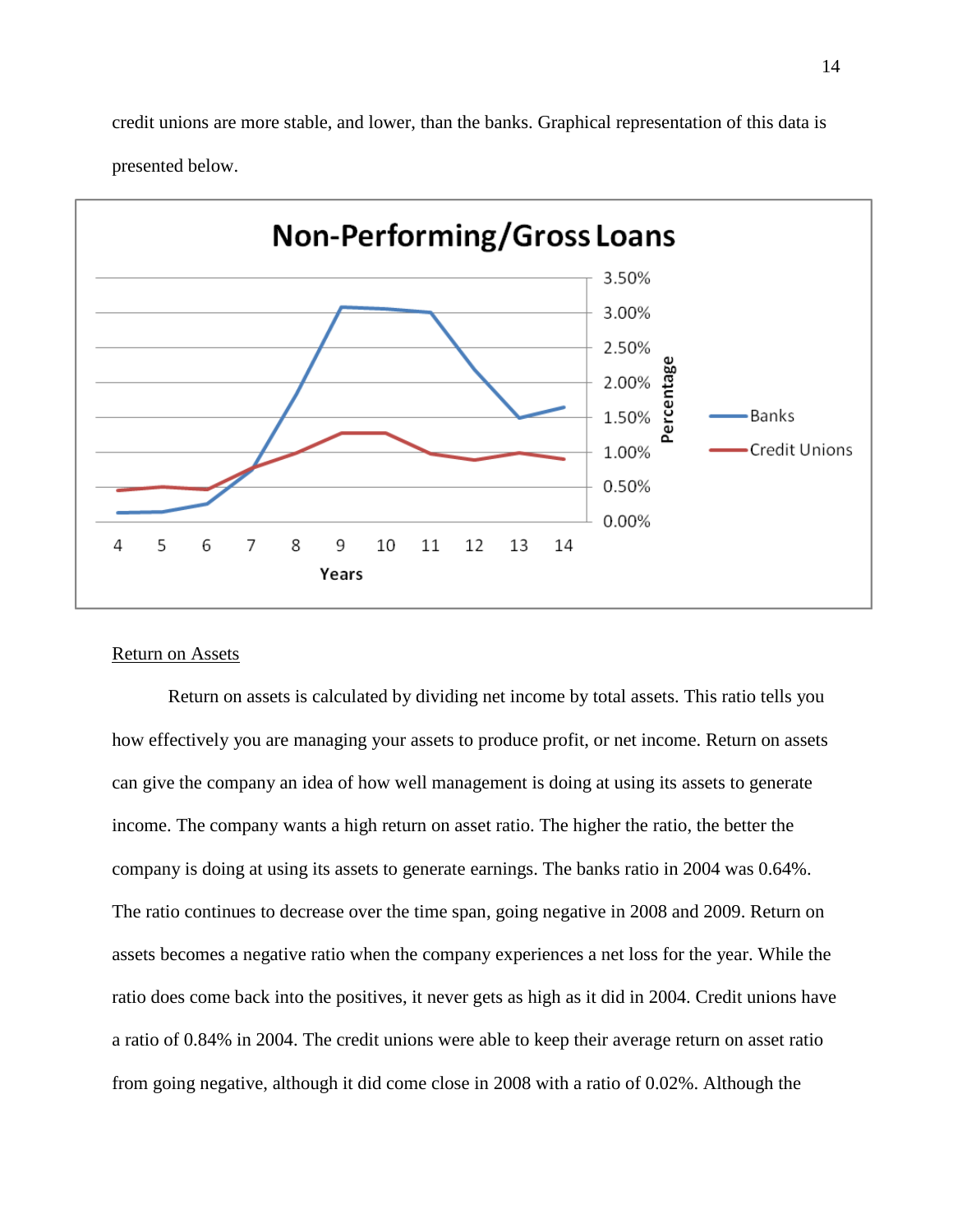credit unions are also unable to get their ratio as high as it was in 2004, they have a ratio of 0.65% in 2014 which is almost double the banks ratio of 0.38%. In 2014, the banks ratio decreased from 0.53% to 0.38% while the credit unions increased from 0.55% to 0.65%. Both the banks and credit unions were affected by the recession. They both have severe dips in their ratio but are able to bring them back up. Credit unions are able to maintain a higher return on assets than banks and never going negative. Graphical representation of this data is presented below.



### Return on Equity

Return on equity is a profitability ratio that measures the ability of a firm to generate profits from its stockholders equity. It is calculated by dividing net income by equity. Similar to return on assets ratio, the higher the return on equity ratio, the better for the company. The banks started with a good ratio of 6.01%. They were able to maintain a steady ratio until 2007. In 2007,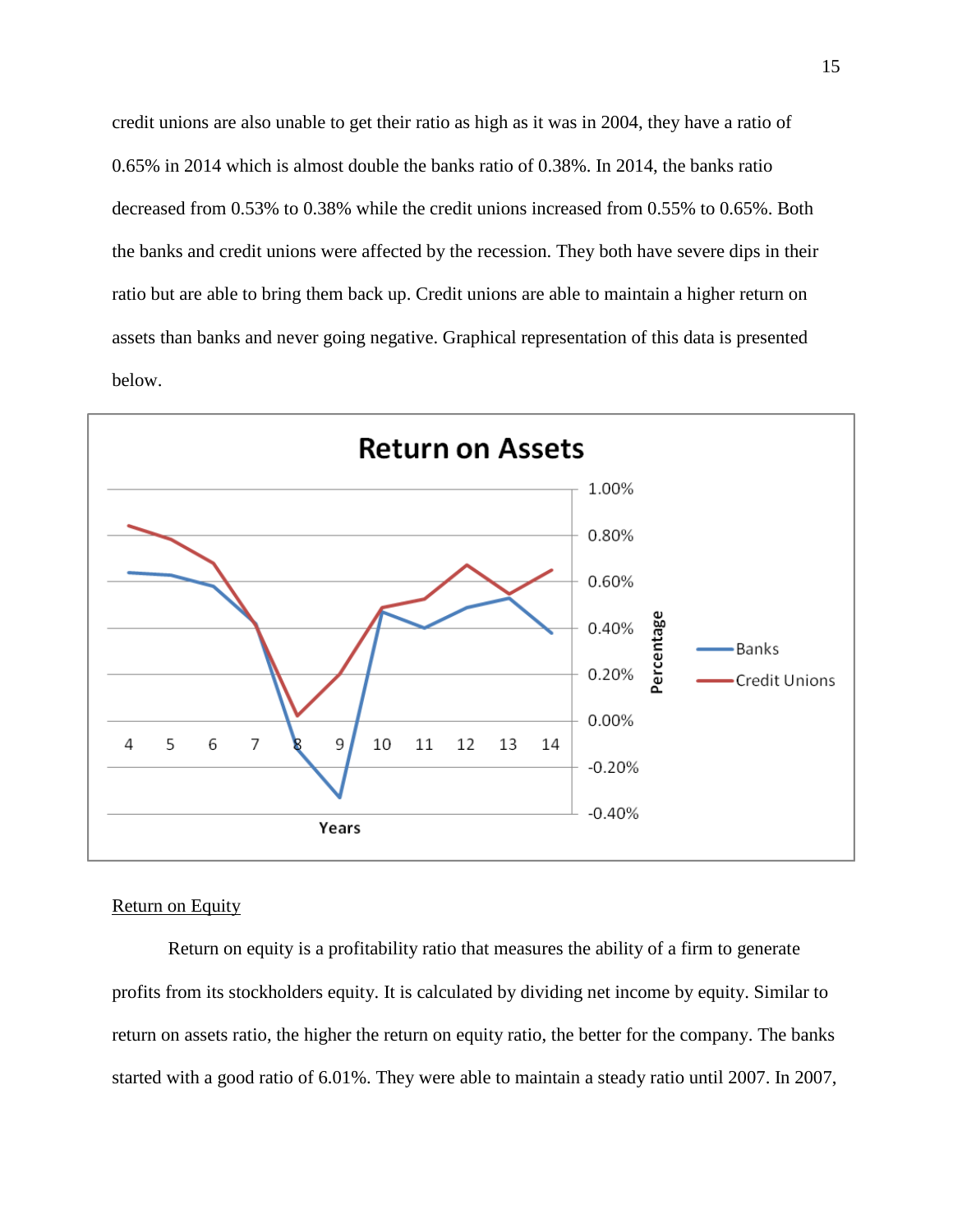the banks saw their first large decrease of about 2%. In 2008 and 2009, the ratio became negative. Return on equity becomes negative when the company experiences a net loss for the year. In 2010, the banks were able to increase the ratio to 4.45%. However, in 2011, it dropped to 3.69% and they have not been able to bring it back up to where it was in 2004. The ratio in 2014 was 3.23%, almost half of what it was in 2004. The credit unions had a ratio of 7.27% in 2004 and a ratio of 5.73% in 2014. Both of these ratios are stronger than the banks'. The credit unions also had a decrease of about 2% in 2007 and the ratio went negative in 2008. However, the credit unions returned to a positive ratio in 2009 and continue with a steady increase. There was a small decrease in 2013, but it grew again in 2014. Both the banks and credit unions were affected by the recession. Even though they were both affected, the credit unions started with a higher ratio in 2004, recovered stronger from their negative ratio in 2008, and ended 2014 with a higher ratio. Graphical representation of this data is presented below.

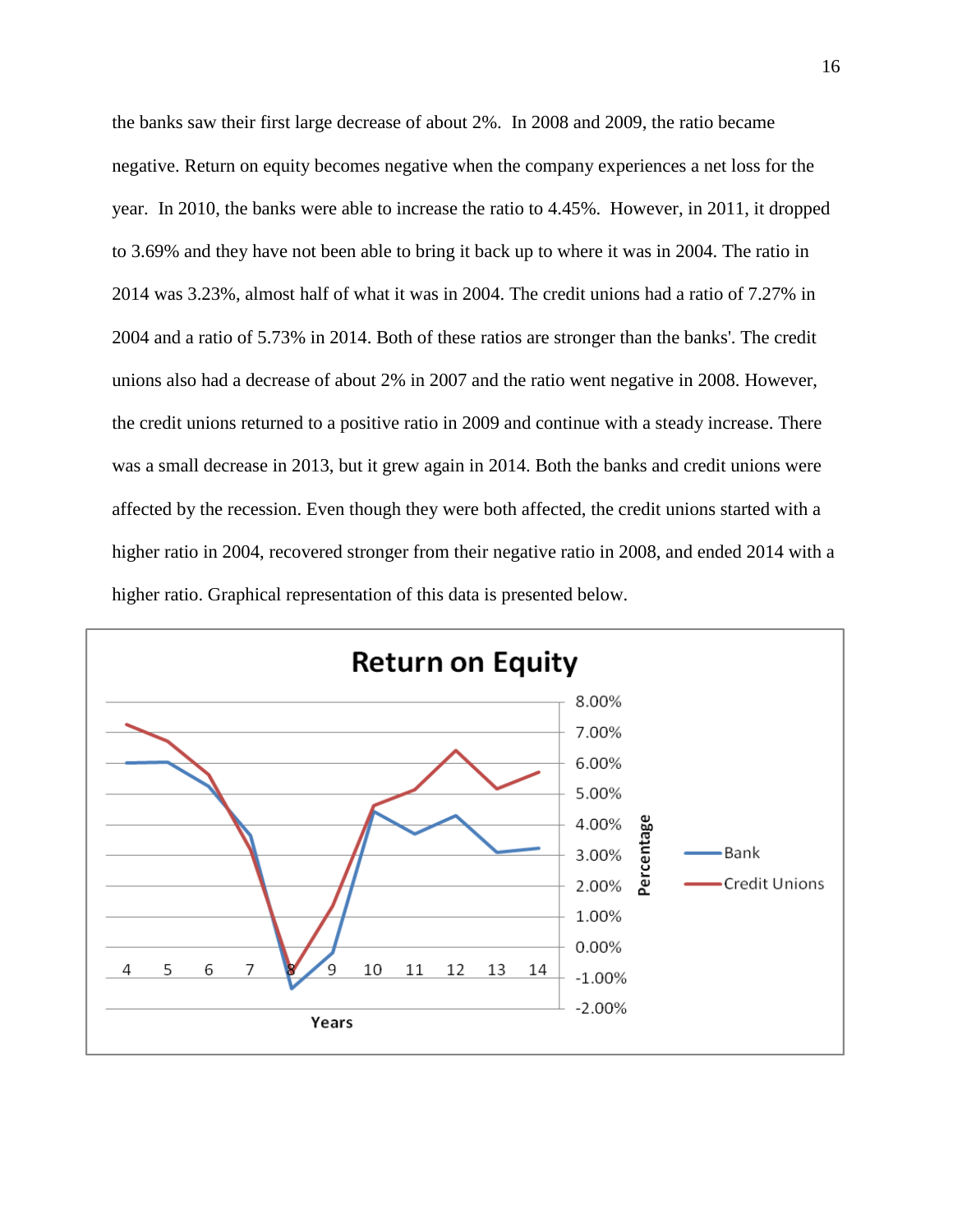#### Provision for Loan Losses /Allowance for Loan Losses

The provision to allowance was calculated and averaged for both the banks and credit unions. The allowance for loan losses is an estimate of the total amount of loans that the institution expects not to collect. The estimate is made by management of the financial institution based on previous years' experiences, along with an analysis of past due loans and macroeconomic factors. The provision is the amount that the financial institution provides for or puts into the allowance each period, which represents the additional amount they deem to be uncollectible for that period. If the financial institutions' loan portfolio stays at a similar risk level, their provision to allowance ratio should stay constant. When we see an increase in this ratio, it means the institution is providing more to the allowance because they believe more of their loan portfolio might not be collected. From 2004 to 2007, the banks' ratio stayed relatively consistent, at approximately 11%. In 2008, the ratio spiked to 30%. It began to decrease in 2010. At the end of 2014, the banks ended with an average ratio of 11.72%. This shows that the ratio is beginning to become steady again. The credit unions have a very different ratio history than the banks. They ended 2004 with a ratio around 50%. The ratio increased in 2007, but then began its decrease in 2009. The ratio continued to decrease through 2014 and the credit unions ended with a ratio of 16.54%. Graphical representation of this data is presented below.

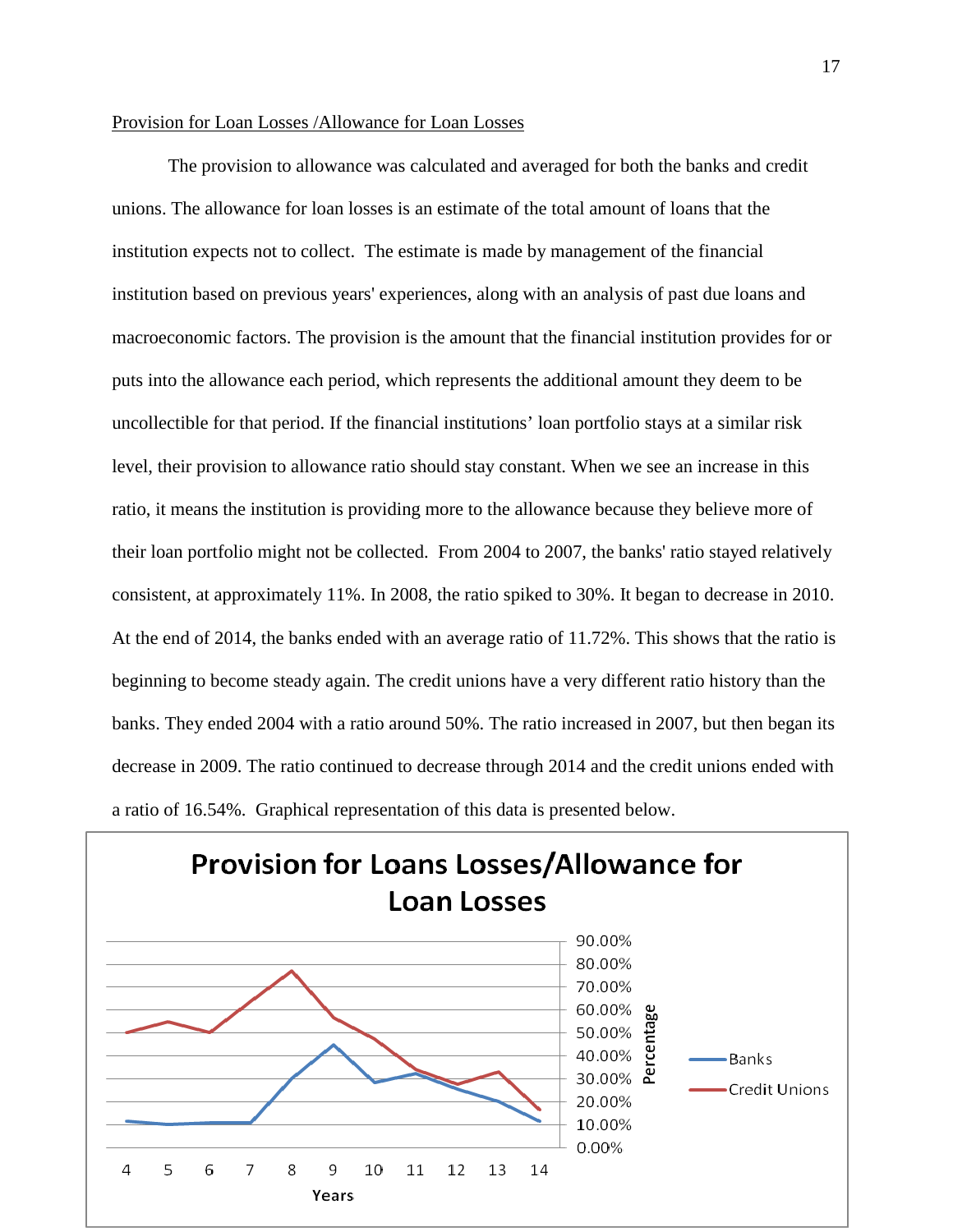#### Allowance for Loan Losses/Gross Loans

Allowance to gross loans shows the estimated amount of loans that a company expects will not be collected compared to the total amount of loans. The company would want this ratio to be low. This ratio shows the total dollar amount of the loans they are expecting not to be received compared to the total amount of loans, the company wants a smaller amount to be uncollected and a larger amount to be collected. The banks were able to keep this ratio steady during the recession. In 2004, they ended with a ratio of 1.08% and grew to its highest in 2010 with a ratio of 1.43%. The allowance to gross loans then continued to decrease and the banks ended 2014 with a ratio of 1.05%. This ratio is actually lower than their ratio in 2004. Even though the banks had a slight increase in the amount they estimated to be uncollected, they were able to control this ratio and bring it lower than before the recession. The credit unions had an average allowance to gross loans ratio of 0.53% in 2004. This is less than half of what the banks ratio was in 2004. The credit unions were also able to maintain a steady ratio over the course of 2004 to 2014. Similar to the banks, the ratio for the credit union reached its highest in 2010 with a ratio of 0.95%. In 2014, the credit unions ended with a ratio 0.69%. Even though the banks were able to bring their 2014 ratio below their 2004 ratio and the credit unions were not, the credit unions still maintain overall lower ratios than the banks. The lowest banks ratio of 1.02% is larger than the credit unions highest ratio, 0.95%. Graphical representation of this data is presented below.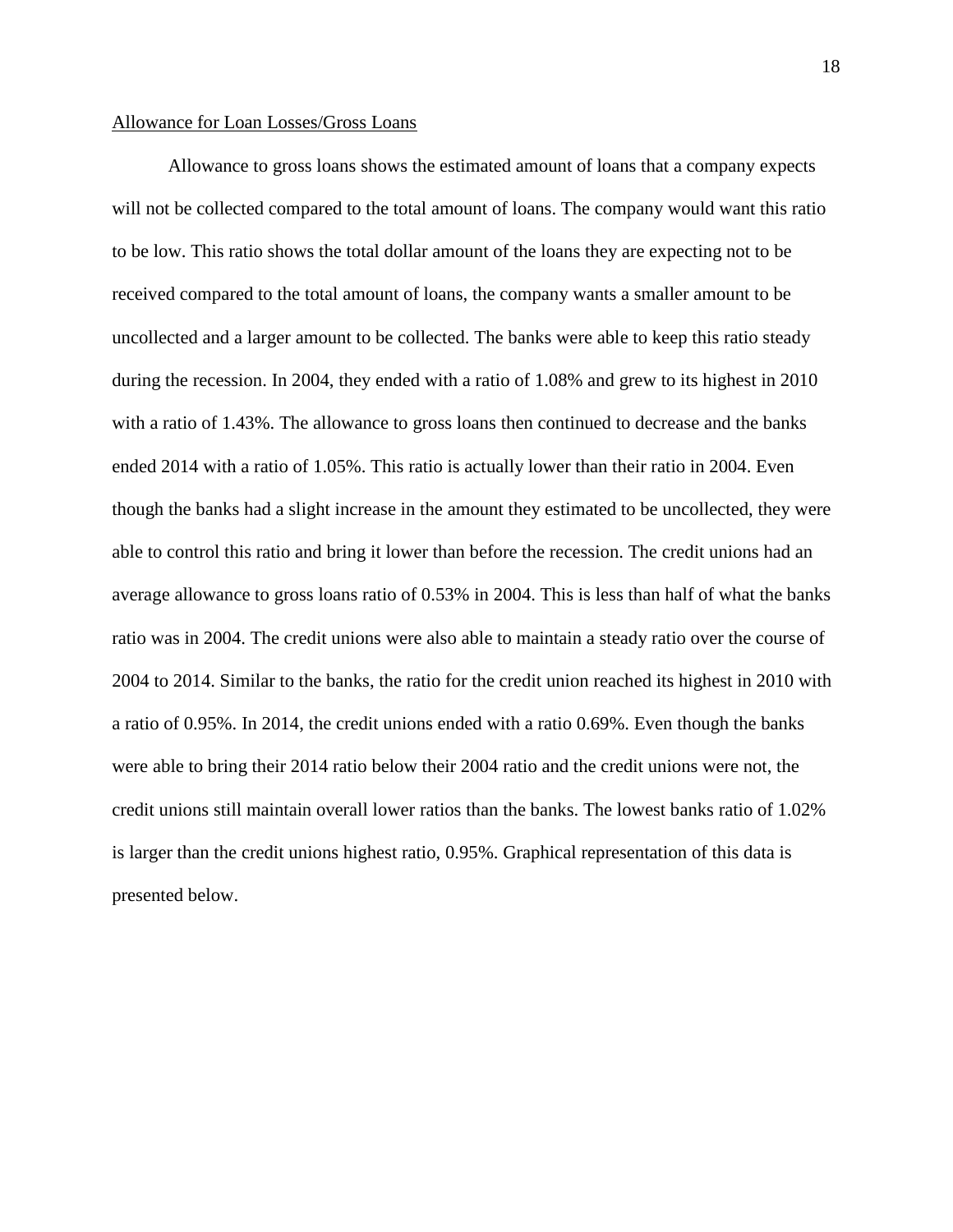

#### Interest Yields for Loans

The interest yield for loans shows the average interest rate that customers are being charged for loans. This ratio is calculated by dividing the interest on loans by the total loans. The banks ended 2004 with an average interest rate of 10.18% on loans. This rate increased until 2007. In 2008, there was a significant decrease in the interest rate. The rate dropped from 10.40% to 6.83% from 2007 to 2008. The rate continued to decrease over the next few years, with an exception in 2010. The banks ended 2014 with an average interest rate of 5.41%, which is much more appealing to customers than the 10.18% that they ended 2004 with. The credit unions ended 2004 with an average interest rate of 5.52%. This is almost half of what the banks offered as an interest rate in 2004. The credit unions ratio increased to 6.42% in 2007, followed by a continuous decrease. They ended 2014 with an interest rate of 3.98%. Throughout the entire eleven-year span, the credit unions' interest rate was lower than the banks. This means that members are going to be charged a lower interest rate from credit unions. Therefore, it is better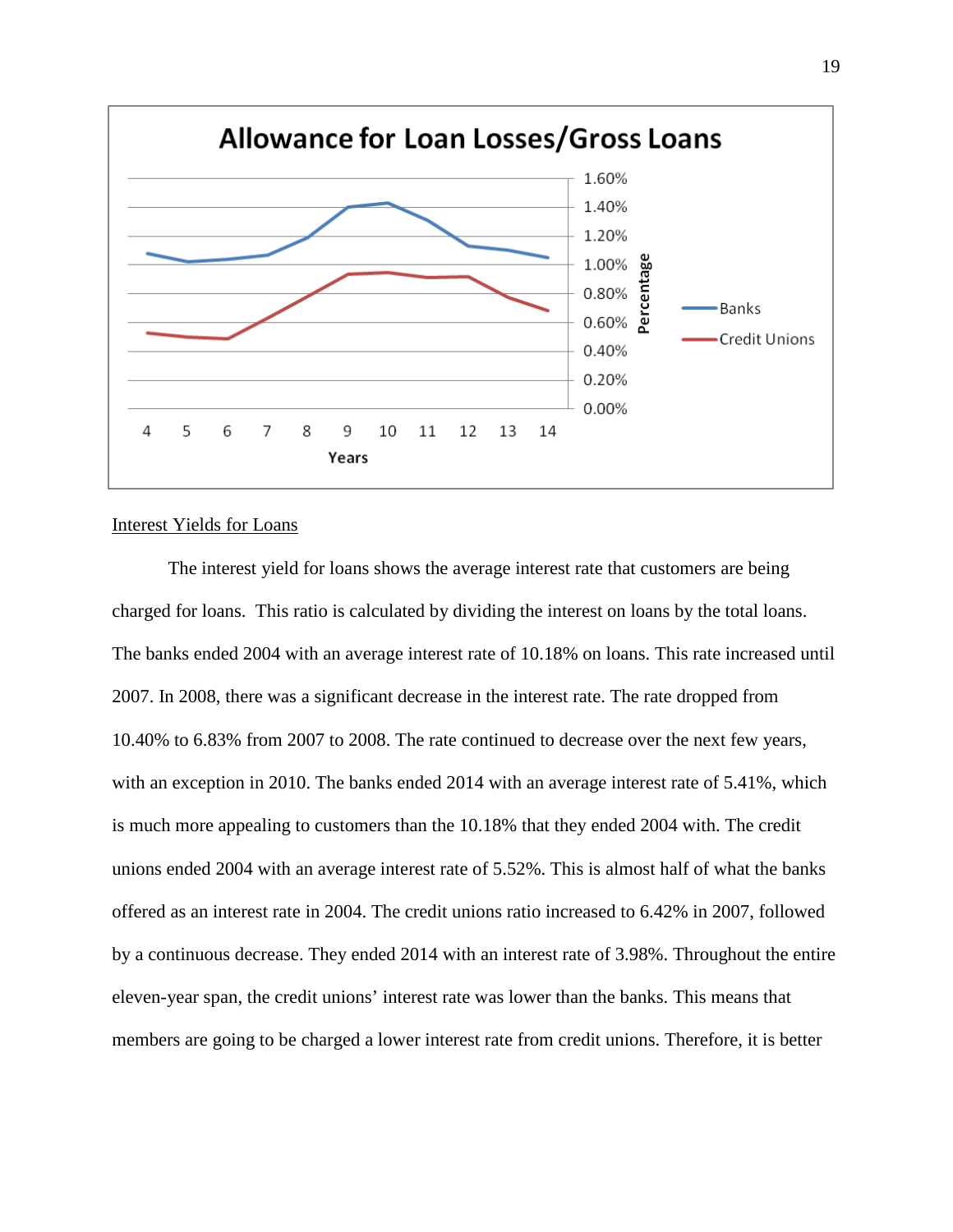

to get a loan through a credit union, if you want a lower interest rate. Graphical representation of this data is presented below.

## Interest Yields for Securities

6

7

8

9

Years

10

11

12

13

14

4

5

From the data, we can also look at the interest yields for securities. The interest yield for securities is calculated by dividing the investment income by the investment. This ratio will show us what rate the financial institution is earning on their investments. The higher this rate, the better because it means they are earning more income per investment. In 2004, the banks yielded a 2.43% return on their investment portfolio. This rate continued to grow until 2008 where it reached its high of 3.23%. After 2008, the rate began to decrease and the banks ended 2014 with a rate of 1.95%. The credit unions ended 2004 with a ratio of 2.98%. Their yield grew in 2006 and 2007. The rate reached its height in 2007 at 9.59%. After 2007, the rate had a continuous decrease that left them with a ratio of 1.79% in 2014. The credit unions ended 2004 with a higher rate compared to the banks. They were earning 2.98%, while the banks were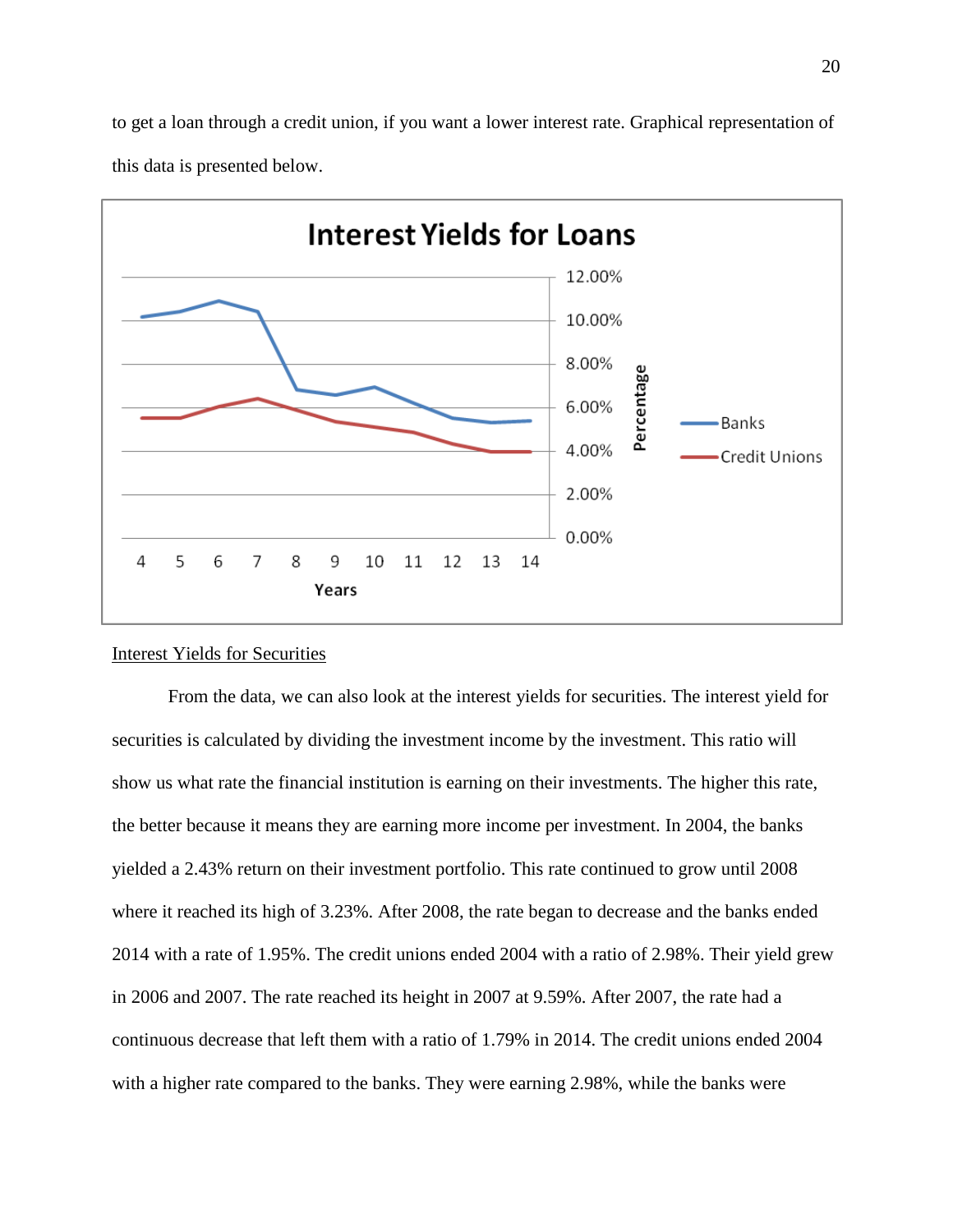earning 2.43%. The credit unions continued to earn more on their investments until 2011. In 2011, the banks were earning 2.13% and the credit unions were earning 2.11%. These rates are very close. After 2011, the rates remain relatively close, however, the banks' rates are slightly better than the credit unions for 2012, 2013, and 2014. Overall, the credit unions performed better. They earned a higher rate on their investments for a longer period of time. Their peak rate of 9.59% is much higher than the banks peak rate of 3.23%. The credit unions earned almost three times as much on their investment as the banks did at one point throughout this time span. Graphical representation of this data is presented below.



#### Total Troubled Debt Restructured/ Gross Loans

Debt restructuring "constitutes as troubled debt restructuring if the creditor for economic or legal reasons related to the debtor's financial difficulties grants a concession to the debtor that it would not otherwise consider" (FASB 310-40-15). The creditor grants the concession in trying to get the money they are owed; rather than foreclosing on the collateral. Sometimes it is in the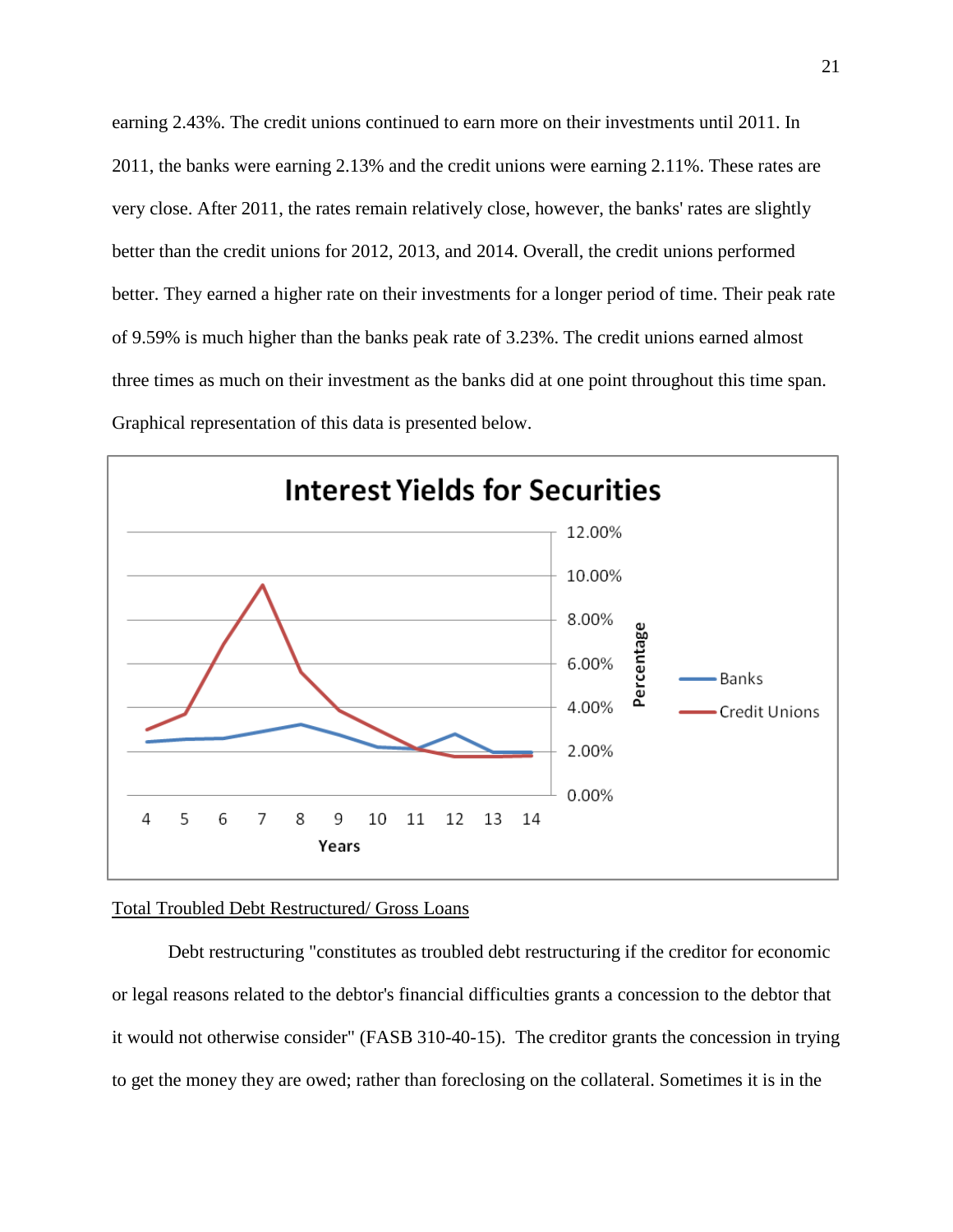best interest of the financial institution to make concessions on the loan which will cost less in the long run. These concessions arise in two possible ways; from an agreement between the creditor and the debtor or by the court. The creditor determines the form of the concession. An example of troubled debt restructuring for a financial institution includes forgiving a few monthly loan payments, which might allow the borrower to be able to meet all monthly loan payments in the future. Although the financial institution, is 'losing' the monthly loan payments for the concession period, ultimately it would be more expensive for them to go through the legal process of trying to collect the delinquent payments and ultimately foreclosing on the property.

When looking at this data, no troubled debt restructuring *(TDR)* were reported until 2011. While financial institutions did not report these TDRs until 2011, it does not mean that they did not have them. In 2011 the accounting standards board issued an updated that clarified the guidelines to what was to be reported as a TDR and what was not. The clarification also states that once a loan is classified as a TDR loan, it will always be considered a TDR loan until it is either paid in full, settled, sold, or charged-off.

When comparing the banks and credit unions data, the credit unions ratio, of total TDR to gross loan, is much lower than the banks. The banks ratio goes from 1.64% in 2011 to1.31% in 2014. The credit unions had a ratio of 0.31% in 2011 and ended with a ratio of 0.34% in 2014. Even though the ratios remain stable, the credit unions ratios are better for the members. The lower this ratio, the less risk the financial institution has. These loans are restructured because they carried the risk of never being paid. When comparing that to your total gross loans, you want that to be a small percentage. Neither of these ratio are high enough to cause concern, however, the credit unions ratios are much lower, therefore, less risky, than the banks. Graphical representation of this data is presented below.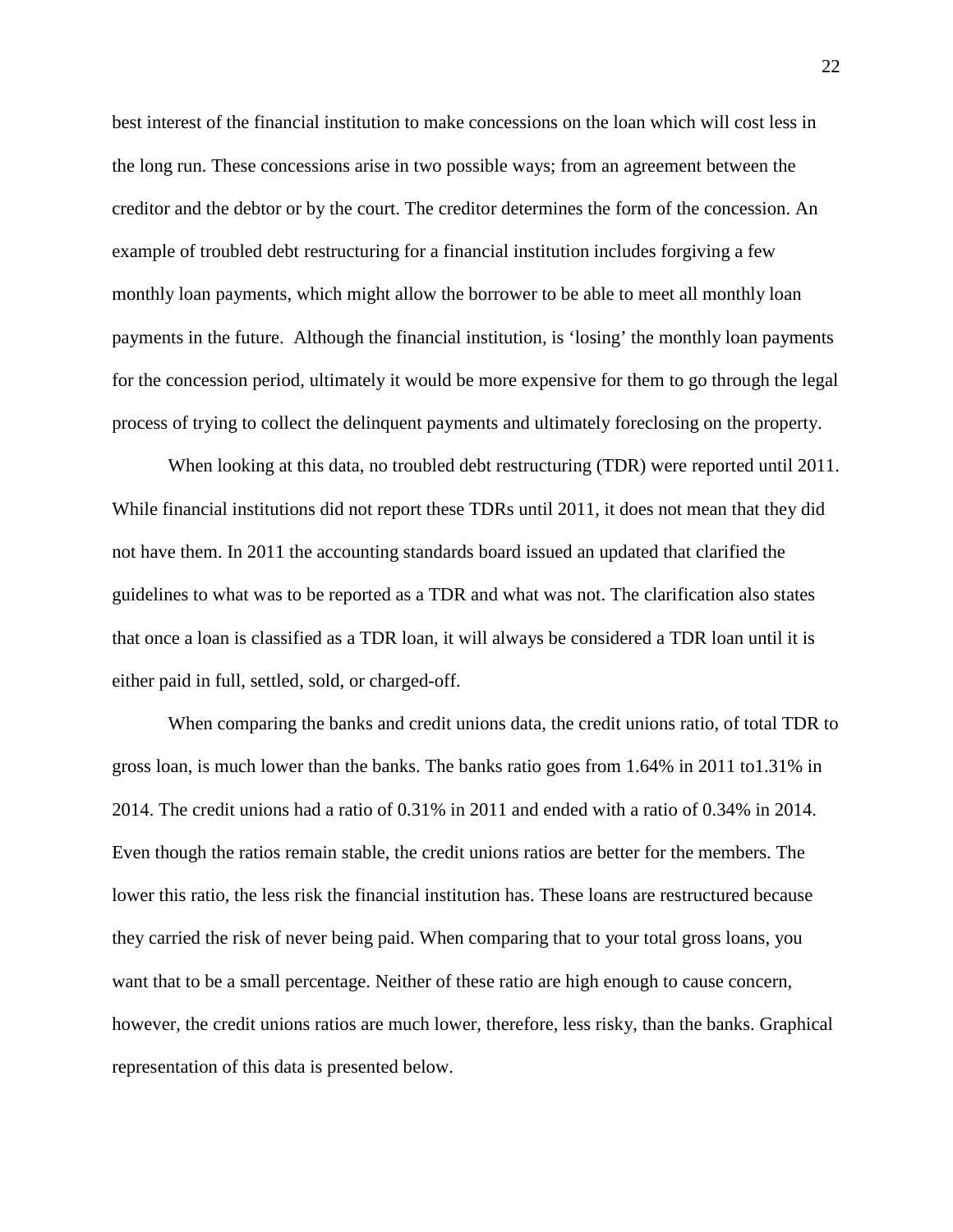

# **Conclusion**

After reviewing the data collected and ratios calculated, I have concluded that the credit unions are more successful during a recession. In comparing the calculated ratios, the credit unions performed better throughout the eleven-year time span. Their nonperforming/delinquent loans compared to total loans were much lower than the banks, even though their ratios where slightly overstated. The return on assets and return on equity ratios were higher for the credit unions, which means that they are effectively using their assets and equity to generate net income. The allowance to gross loan ratio also showed the credit unions performing better than the banks. The allowance is a contra-asset account, with the amount that the institution believes they will not collect. The lower this ratio, the better because it means that the company plans on collecting a larger percentage of their loan receivables. The credit unions ratio remained lower than the banks throughout the entire eleven-year period. The credit unions showed a lower interest yield on loans than the banks. This is better because the credit unions were able to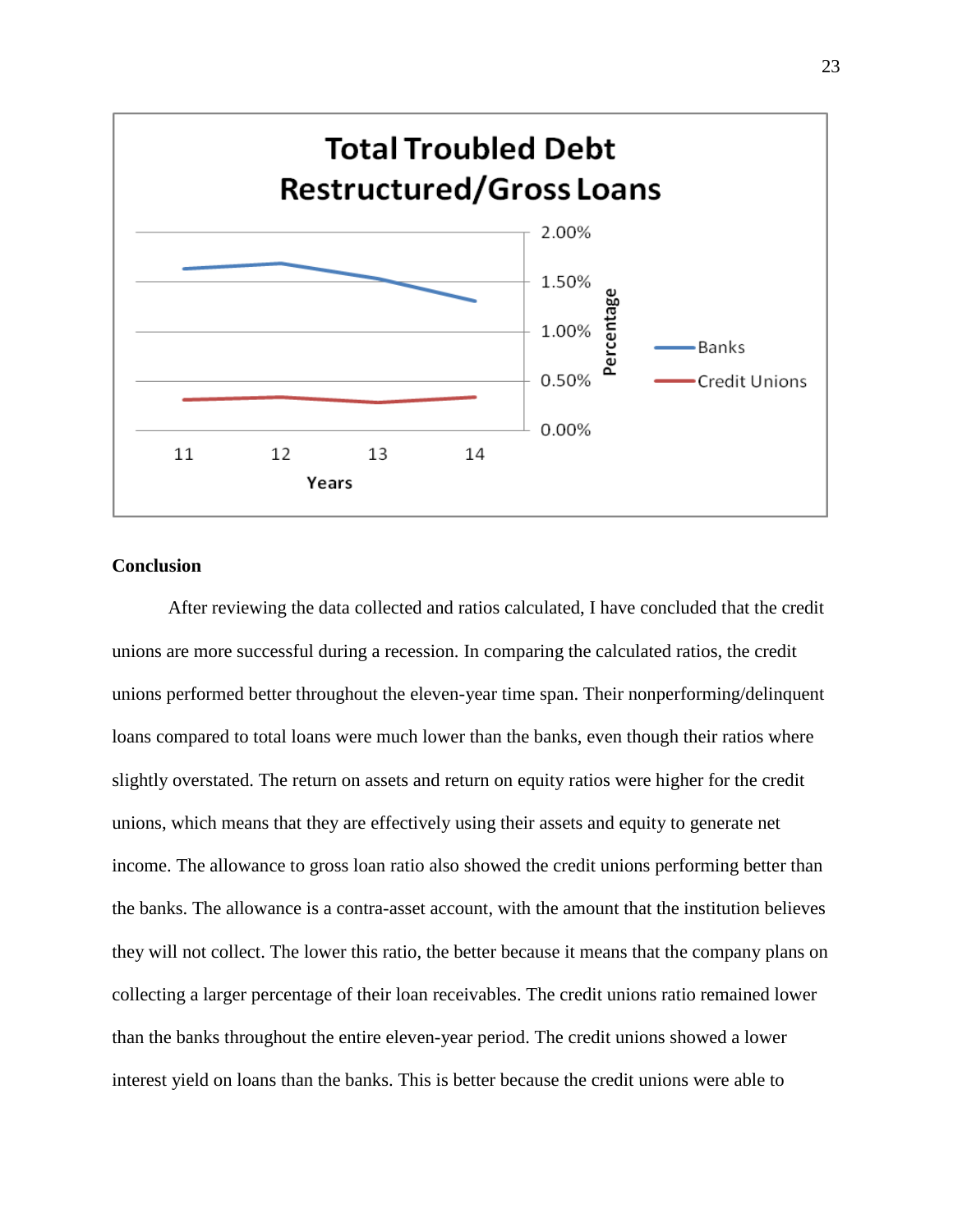maintain charging their members a lower interest during the recession. A borrower, or loan customer, will always want to get the lowest interest rate possible. The data shows that credit unions have lower rates than banks. The troubled debt restructuring loans also showed the credit unions performing better than the banks. The credit unions maintained a lower ratio compared to the banks. This means that less of their total loans have been classified as troubled debt restructuring, and therefore, more of their loans are performing and less risky.

While the majority of the ratios showed credit unions performing better than banks, some ratios showed banks doing better than credit unions. The provision to allowance shows the credit unions ratio much higher than the banks until 2011, where they grow close. Even though they grew close, the credit unions' ratio remained higher than the banks. While this ratio works in the banks favor, the credit unions had six out of eight ratios in their favor. This suggests that the credit unions are less risky. Customers care about the security of their deposits and obtaining credit at a low interest rate, especially during a recession. Since the data indicates that credit unions are less risky, they can provide customers with lower interest rates on loans, while also providing them with the security that the credit union is unlikely to fail. I conclude that credit unions will be more successful than banks during a recession.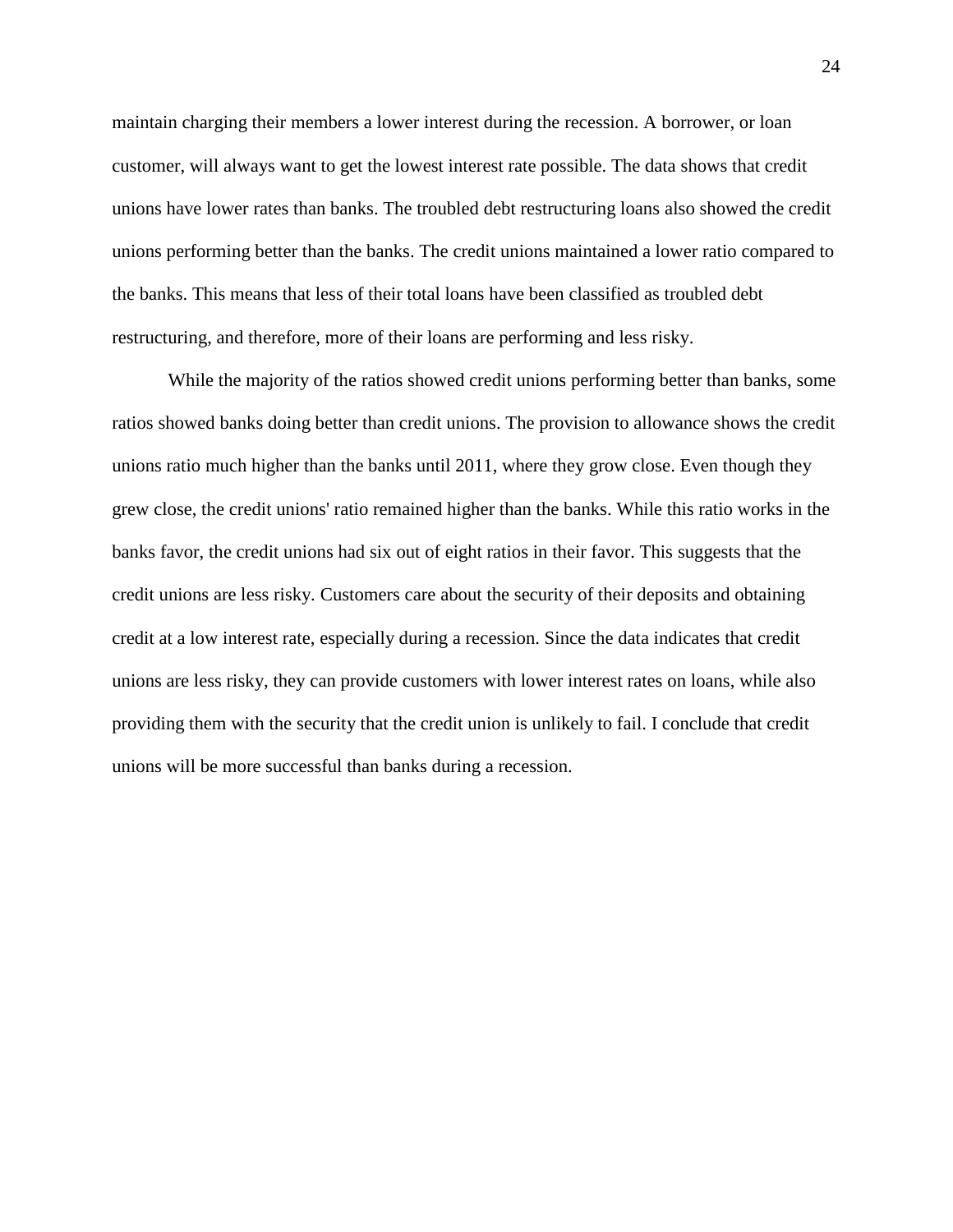### **References**

"Auto Loans Home Equity Lines Direct Federal Credit Union Boston, MA." *Auto Loans Home Equity Lines Direct Federal Credit Union Boston, MA.* N.p., n.d. Web. 16 Apr. 2016.

"Bank Eagle. Personal Banking." *Personal Banking.* N.p., n.d. Web. 16 Apr. 2016.

- "Bank or Credit Union: Which One Is Right for You?" *About.com Money.* N.p., n.d. Web. 16 Apr. 2016
- "Beverly Bank: Your Community Bank." *Beverly Bank: Your Community Bank.* N.p., n.d. Web. 16 Apr. 2016.
- "Branch/ATM Hours & Locations." *Sharon Credit Union.* N.p., n.d. Web. 16 Apr. 2016.

*"Bridgewater Credit Union."* N.p., n.d. Web. 16 Apr. 2016.

- "Central One Federal Credit Union Home." *Central One Federal Credit Union - Home.* N.p., n.d. Web. 16 Apr. 2016.
- Chatterji, A., J. Luo, and R. C. Seamans. "Banks VS. Credit Unions After the Financial Crisis." *Academy of Management Proceedings* 2015.1 (2015): 15855. Web.
- "City of Boston Credit Union Home." *City of Boston Credit Union - Home*. N.p., n.d. Web. 16 Apr. 2016.
- "Credit Unions and Banks -- What's the Difference? Bankrate.com." *Credit Unions and Banks -- What's the Difference? Bankrate.com.* N.p., n.d. Web. 16 Apr. 2016.
- "Credit Unions vs. Banks Differences, Pros & Cons." *Money Crashers*. N.p., n.d. Web. 16 Apr. 2016.
- "CUNA: THE CREDIT UNION DIFFERENCE." *CUNA: THE CREDIT UNION DIFFERENCE.* N.p., n.d. Web. 16 Apr. 2016.

"Everett Bank." *Everett Bank.* N.p., n.d. Web. 16 Apr. 2016.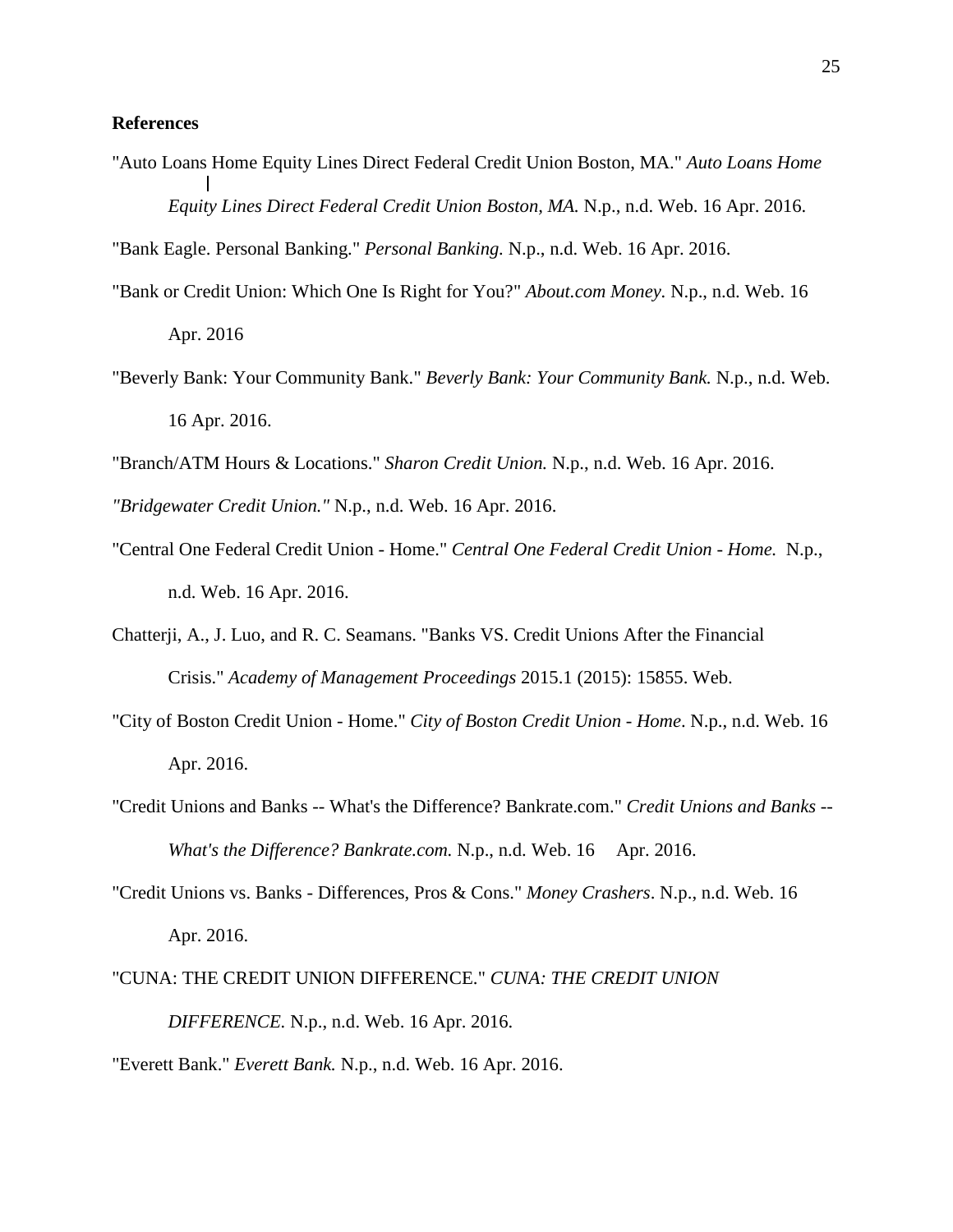"FASB Accounting Standards Codification." *FASB Accounting Standards Codification.* N.p., n.d. Web. 16 Apr. 2016.

"FDIC: Institution Directory." *FDIC: Institution Directory*. N.p., n.d. Web. 16 Apr. 2016.

Gold, Jason. "Don't Make Credit Unions Die for Banks Sins." *US News*. N.p., 17 Sept. 13. Web. 16 Apr. 2016.

"Haverhill Bank- Just One Bank." *Haverhill Bank- Just One Bank*. N.p., n.d. Web. 16 Apr. 2016.

"Historical Timeline of Credit Unions." History Timeline of Credit Unions. N.p., n.d. Web. 16

"Home - UMassFive." *Home - UMassFive.* N.p., n.d. Web. 16 Apr. 2016.

- "Investopedia Educating the World about Finance." *Investopedia.* N.p., n.d. Web. 16 Apr. 2016.
- "Learn More About ACB Adams Community Bank." *Adams Community Bank.* N.p., n.d. Web. 16 Apr. 2016.
- *Mechanics Cooperative*, N.p., n.d. Web. 16 Apr. 2016.
- "MIT Federal Credit Union. Cambridge MA Credit Union. Banking." *MIT Federal Credit Union. Cambridge MA Credit Union. Banking*. N.p., n.d. Web. 16 Apr. 2016.

"New!!! Pay Your Crescent Loan." *Home*. N.p., n.d. Web. 16 Apr. 2016.

"News & Announcements." *Polish National*. N.p., n.d. Web. 16 Apr. 2016.

"Norwood Bank, MA - Personal & Business Banking , Mortgages in MA." *Norwood Bank*. N.p., n.d. Web. 16 Apr. 2016.

"Quincy Credit Union Home." *Quincy Credit Union Home*. N.p., n.d. Web. 16 Apr. 2016.

- "Research a Credit Union." *Research a Credit Union*. N.p., n.d. Web. 16 Apr. 2016.
- "Research a Credit Union." *Research a Credit Union*. N.p., n.d. Web. 16 Apr. 2016.

Apr. 2016